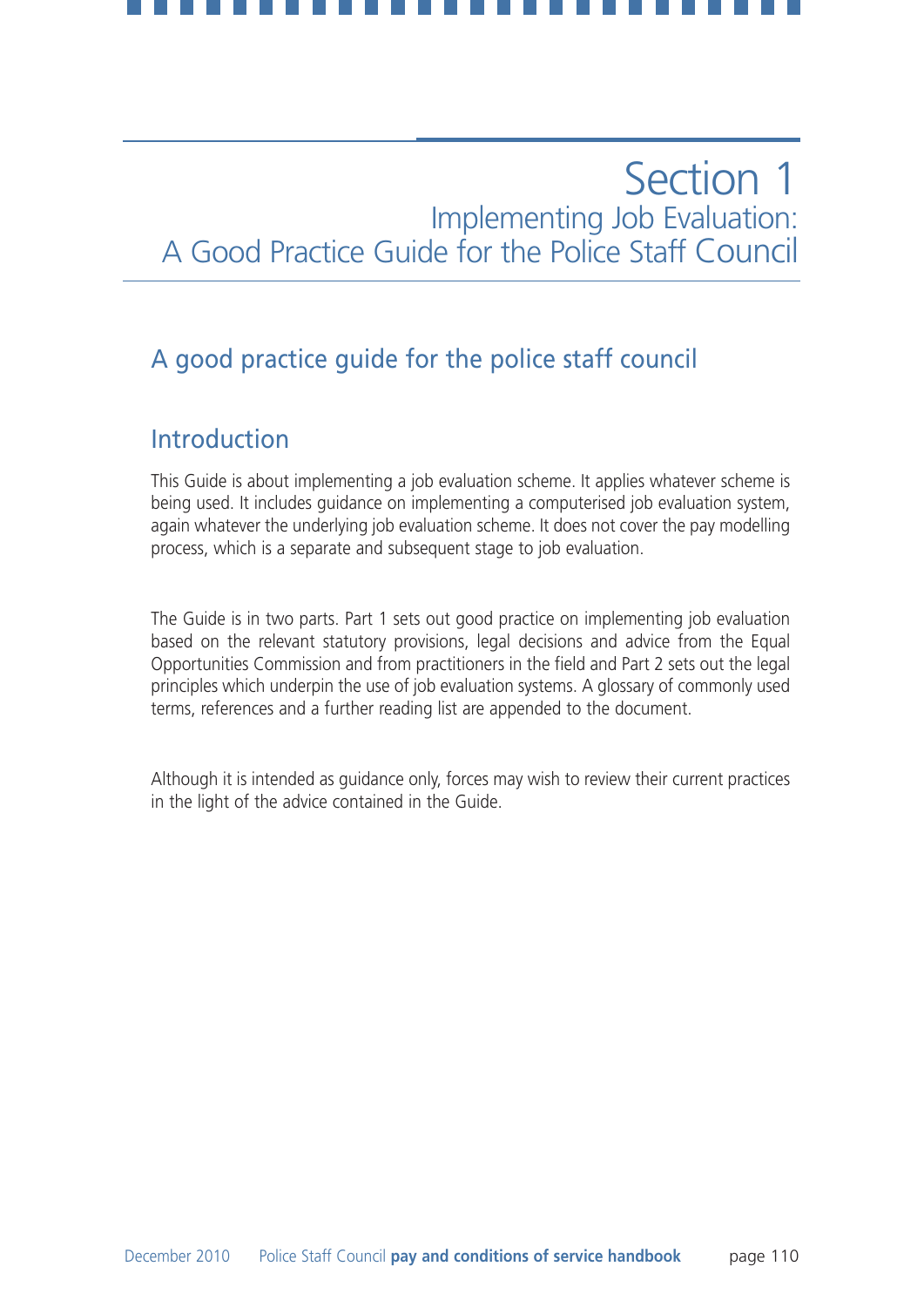## Part 1: Good Practice for Implementing Job Evaluation

### 1. Practical First Steps

Implementation of a job evaluation scheme is a major exercise for any organisation as every employee's grading and pay is subject to review. It is therefore good practice to agree some initial practical steps:

(1) Steering Committee, a joint group of management and trade unions, to:

- a. Determine the *scope of the exercise* which employees are to be covered by the exercise and which jobs are to be evaluated (see (2) below).
- b. Agree the *job evaluation scheme* to be used, if not already decided prior to the establishment of the steering committee.
- c. Organise the *logistics* of the exercise, for example, timescales, project management and resources, senior management approval and support, role and support of middle managers, identification of active participants in the exercise, release from normal duties.
- d. Decide on any *external consultancy support* required. This will depend on the scheme to be used and on the availability and competence of internal job evaluation practitioners and project managers. Consideration also needs to be given to the 'ownership' of the exercise.
- e. Ensure *training* for active participants. Training should cover:
	- i. The general principles of job evaluation, so that participants can set the selected scheme against a wider framework
	- ii. The scheme to be used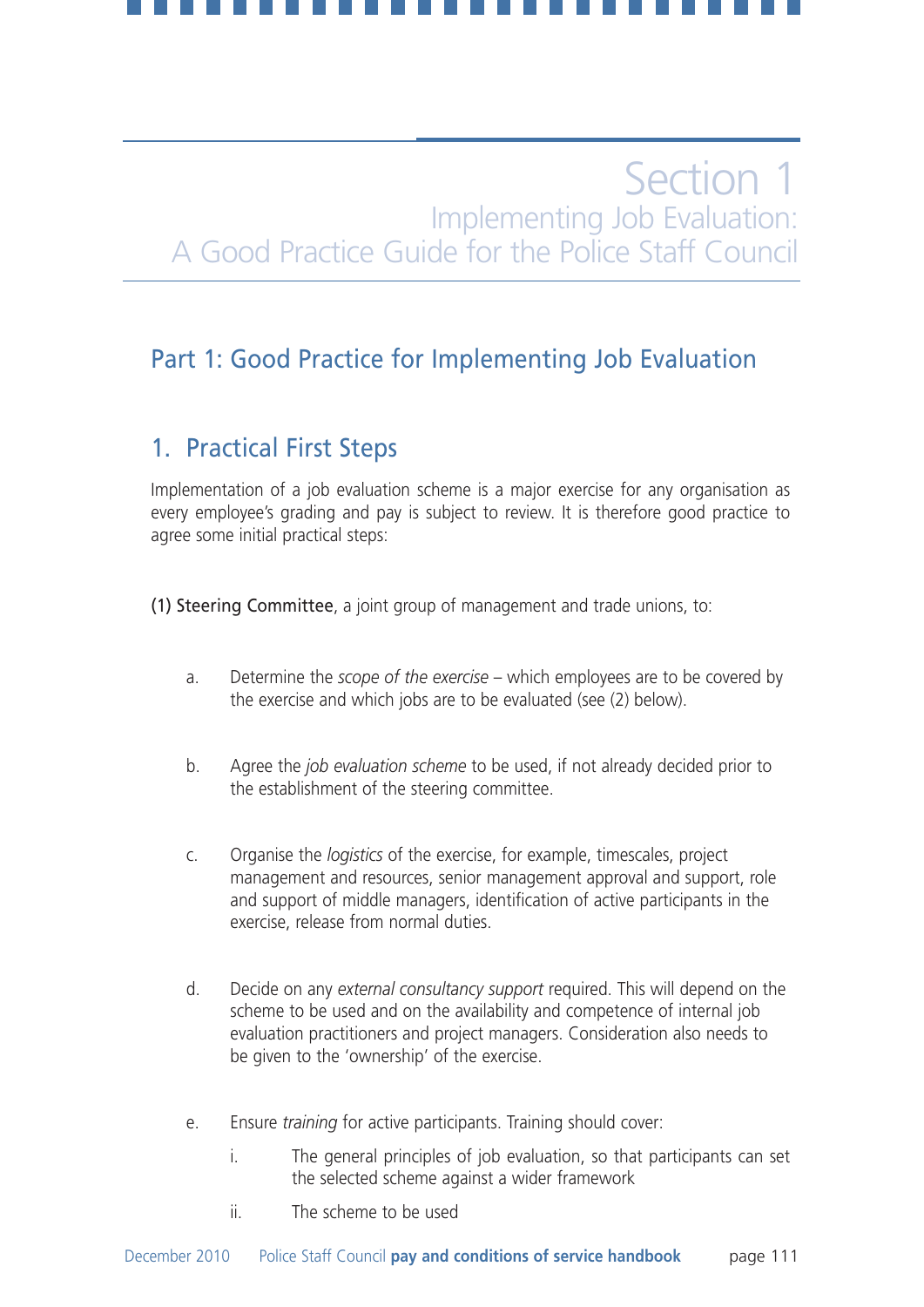- iii. The specific role of those being trained (e.g. as steering committee members, evaluators, job analysts, communicators)
- iv. Equality issues and the avoidance of bias, so that the exercise is and can be seen to be conducted in accordance with the principle of equality.
- f. Oversee the *communications strategy*. Evaluation exercises can be seriously damaged by poor communications (to the extent of leading to rejection of the resulting grading and pay structure proposals), for example, where employees are not kept informed on the various stages of the exercise, their potential involvement and of progress on each step. Communications strategies can include use of cascade briefings, newsletters, dedicated website location with reference documents and regular updates, help desk, identified communicators. Jointly agreed communications appear to be most effective, but that does not preclude employer or trade union only communications at appropriate points in the process.
- g. *Resolve problems* during the exercise: job evaluation is in one sense a problem solving exercise and there are always practical problems to be resolved, for example, procedures which do not operate as intended, delays in completion of questionnaires.
- h. *Approve the job evaluation outcomes*: it is standard practice for the steering committee to 'sign off' evaluations before they are used in other contexts, generally the development of a grading and pay structure. If steering committee members have any concerns about the evaluations, they can raise queries, but should not normally change evaluation results themselves.

(2) The Scope of the Exercise: it is important that the employer and trade unions agree at the outset the scope of the exercise. Decisions about coverage are much assisted by a cross-organisation audit of jobs and jobholders, but even if this is not available, consideration should be given to the principles of the scope of the exercise: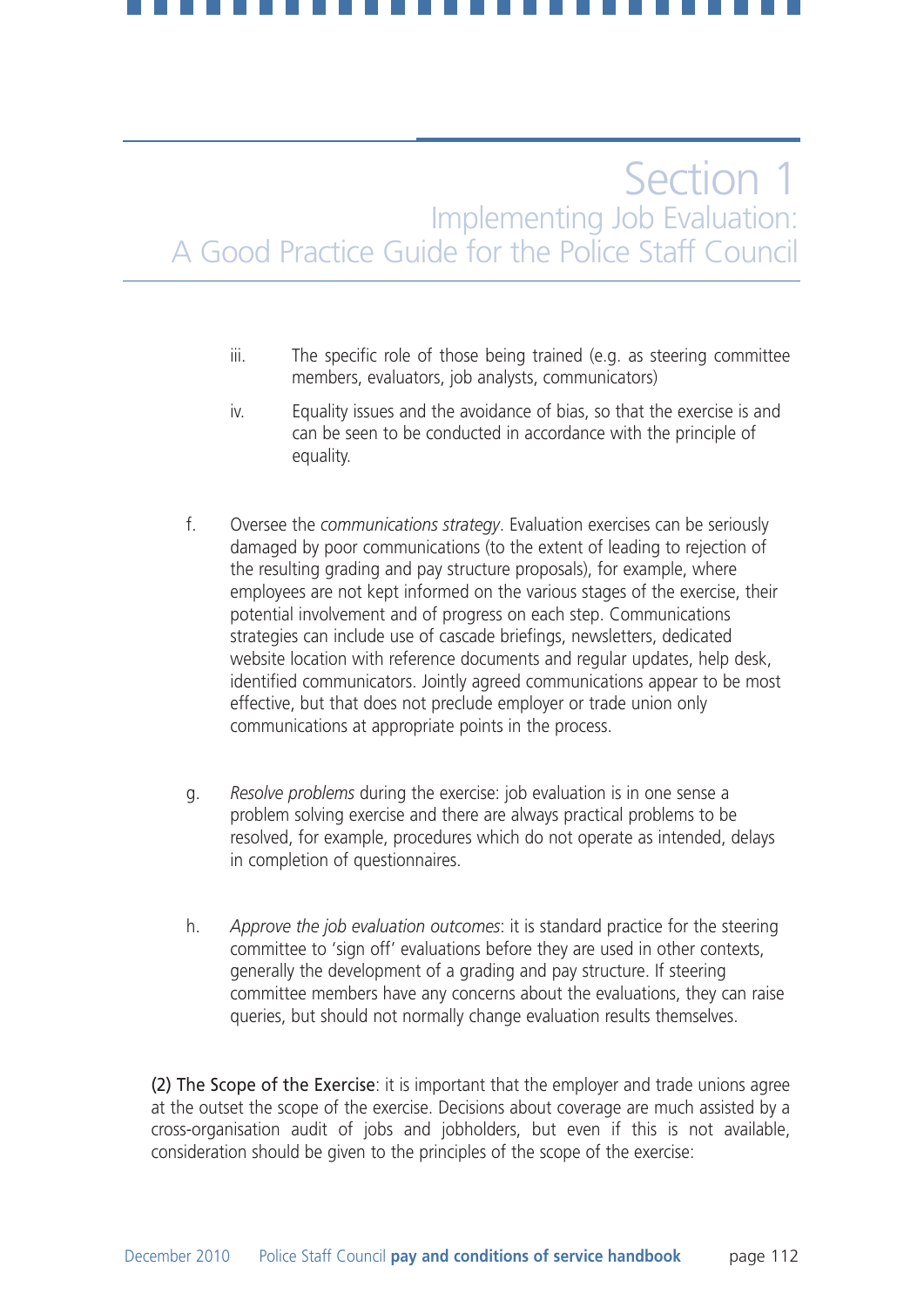a. *Staff to be covered*: the expectation is that a police staff job evaluation exercise will cover all police staff jobs and this will help minimise the risks of successful equal pay claims (see para b below). There may be questions over whether senior management jobs should be included. A decision will also be needed on whether jobs traditionally paid on hourly rates, such as those of cleaners and catering staff, and temporary and casual posts should be included. In all these cases, exclusion raises practical issues of how to deal with jobs close to the relevant boundaries and also increases risks of equal pay claims, especially where the excluded group is predominantly of one gender or the other, as is often the case. In particular, if senior jobs are evaluated under a different job evaluation scheme it will be necessary to equality proof the two schemes by evaluating borderline jobs on both schemes.

There may also be questions over whether to exclude jobs where there are suspected labour market issues and a fear that current salaries will turn out to be higher than evaluated salaries. In this latter situation, best practice from a legal perspective is to evaluate such jobs along with all others and then to consider whether there is a need for market supplements as part of the development of an appropriate pay structure.

b. *Risks of exclusions*: a job evaluation scheme, if fair and non-discriminatory in both design and implementation, is likely to provide a defence to equal pay claims from individuals covered by the scheme wishing to compare their work with that of others also covered by the scheme. This does not apply to jobs excluded from the scope of the scheme, who could be claimants or comparators in claims to which the job evaluation scheme would not provide a first line defence. Where there are concerns about labour market factors, the job should be evaluated and consideration given at the pay determination stage as to whether a labour market supplement should be paid to bring the evaluated salary into line with market rates.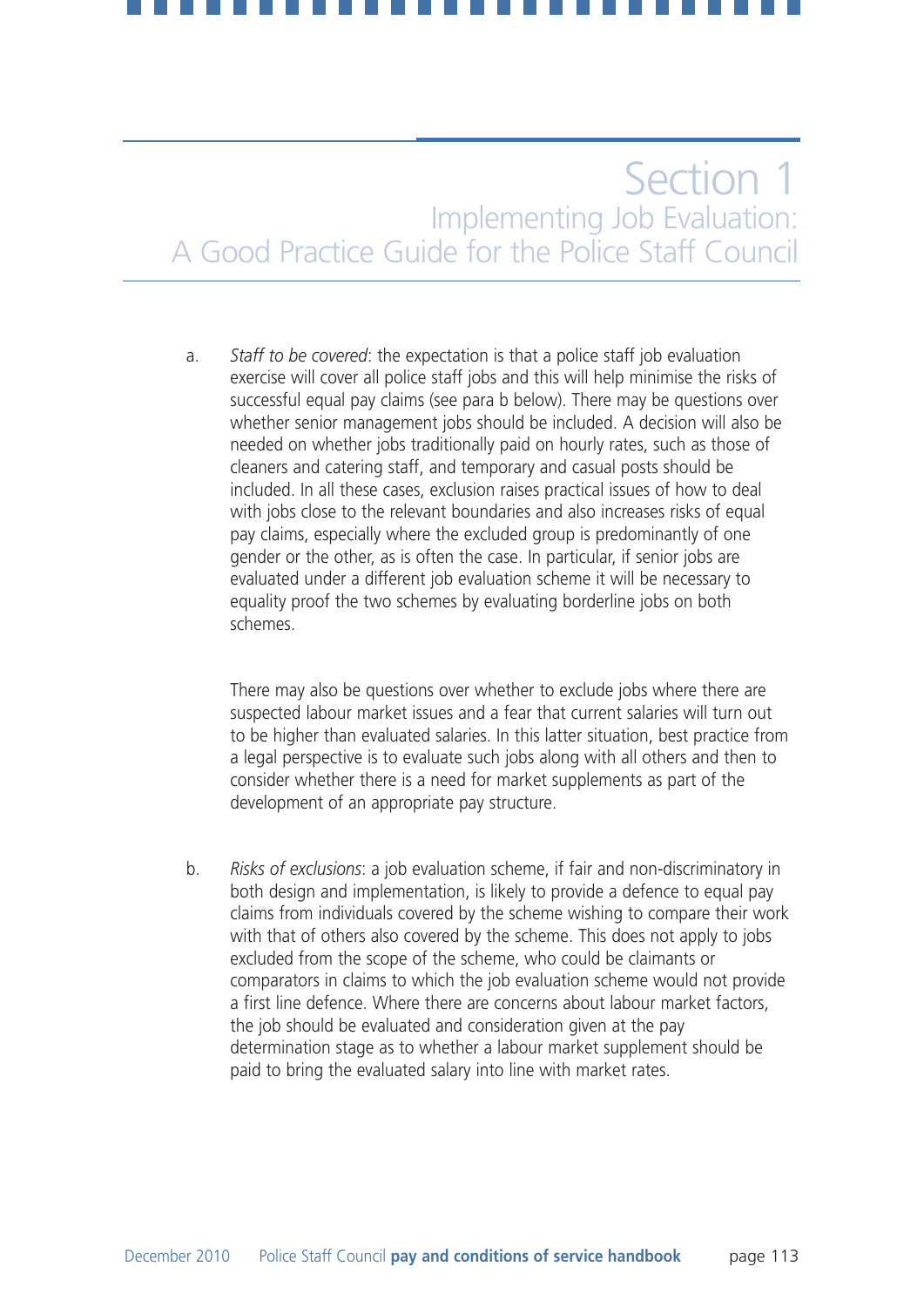c. *Jobs to be evaluated*: legal decisions suggest that all distinct jobs within the scope of the exercise should be analysed and evaluated, if they are to be covered by the defence to equal pay claims provided by a fair and nondiscriminatory job evaluation scheme – see Part 2 for further information. However, in a large organisation individually evaluating every job may not be feasible in practice. Alternatives to individual evaluation of all jobs include evaluations of generic roles, or a factor-based matching procedure. As either of these alternatives probably requires a larger benchmark sample (see (4) below) than where all jobs are to be evaluated, it is important that the decision on jobs to be evaluated is made at an early stage. Again, decision making in this area is likely to be assisted by a cross-organisation audit of jobs.

(3) Choice of scheme: the PSC 13-Factor Job Evaluation Scheme was developed by a joint union/employer team, to cover all police staff jobs and to comply with equal value principles and practices. A job evaluation scheme may alternatively be developed in-house, modified from an external supplier's framework or bought 'off the shelf' from an external supplier. It may be paper based or computerised.

Users of alternative schemes should ensure that their schemes equally meet the legal requirements: they can do this by reviewing the design of their scheme against the checklist in the Guidance Note 4 of the EOC's Equal Pay Review Kit [see Appendix 2: References and Further Reading].

Whatever type of scheme is chosen, it must be designed to comply with the requirements of the Equal Pay Act 1970 and be free of sex bias. This means the design of scheme must comply with the following principles:

> a. *The scheme must be analytical*. The Equal Pay Act requires the study to have been done by an analytical method. Analytical schemes are schemes where jobs are broken down into components (i.e. factors) and scores for each component of the job are awarded with a final total giving an overall rank order.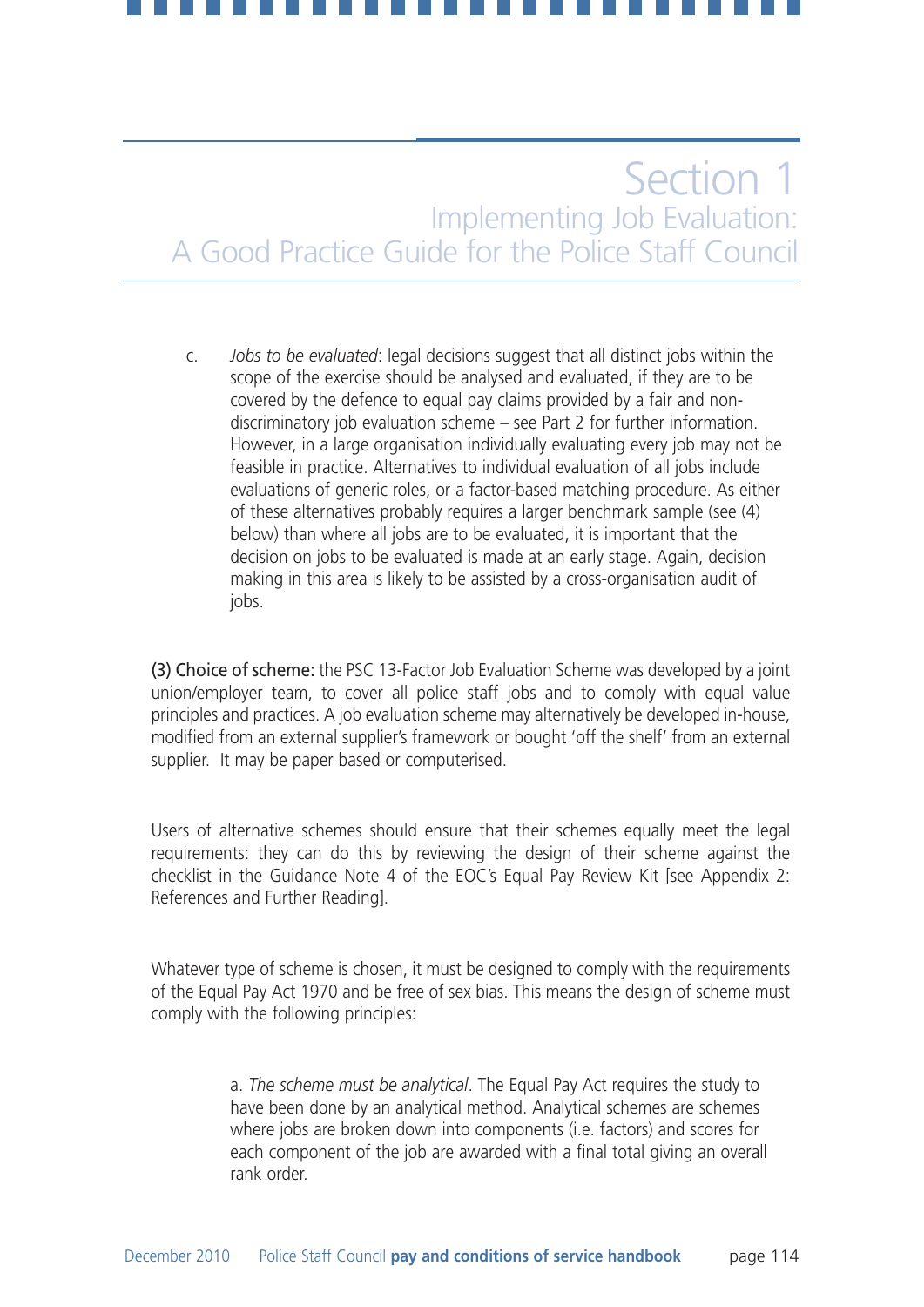b. *The factors should be representative of the whole range of work being evaluated*. Factors are clearly identifiable aspects of a job that can be defined and measured, for example, "responsibility for people", "knowledge", "communication skills", "physical demands", "emotional demands", "mental skills" and "initiative". Factors provide the basis for assessing and comparing the relative overall worth of different jobs. Except in very broad terms, there is no standard set of factors that are applicable to all jobs.

Factor choice is crucial since the final rank order of jobs is most heavily affected by the selection of factors. The exclusion of a factor that is important for a job will result in it being undervalued relative to other jobs. EOC guidance is that the scheme should be capable of measuring all significant features of all the jobs to be evaluated. Thus when choosing a job evaluation scheme, it is necessary to ensure that the set of factors on which the scheme is based covers all the important and relevant features of all the jobs to which the scheme is going to be applied. For example, where the jobs to be evaluated include some with significant effort or environmental demands, the scheme should have factors to measure them. If this is not the case, there is risk of equal pay claims based on the omission from the evaluation system of significant features of at least some jobs.

To check whether a scheme factor plan measures all significant demands of jobs either:

i) Analyse job descriptions and person specifications from a sample of typically male and female dominated jobs, listing the main job features and compare them with the scheme factors. If there are job features not covered by factors, consider whether these factors are more common in jobs typically carried out by one gender or the other; or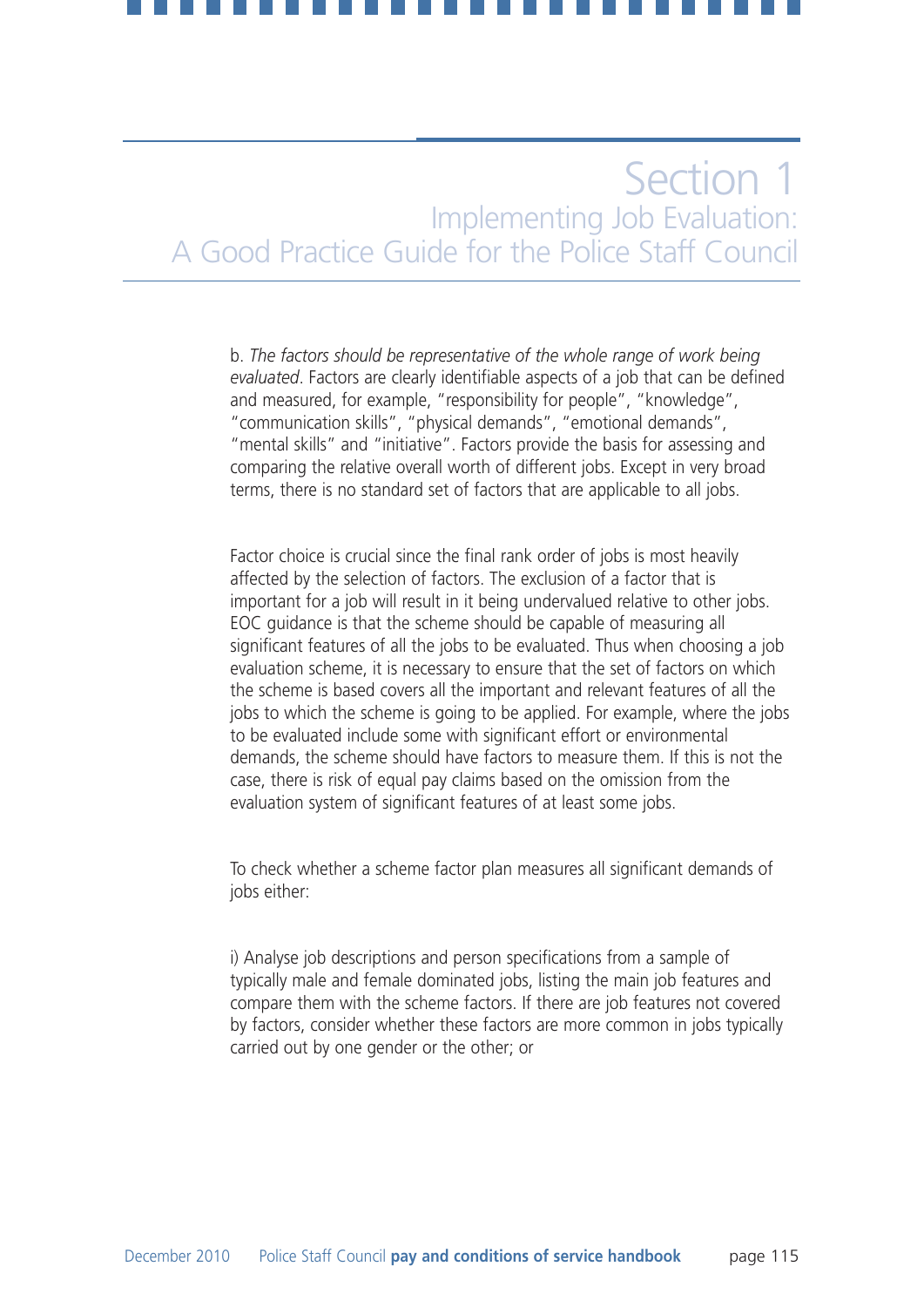ii) Check the scheme factors against a list of factors that favour typically male or female jobs. If the scheme factors favour predominantly one sex, then this may indicate that factors favouring the other sex have been omitted.

c. *Factor levels should represent clear and recognisable steps in demand*. Individual factors often have a number of levels within each factor. Factor levels should reflect significant and measurable differences in levels of demand, which are appropriately reflected in the scoring/weighting systems. In order to avoid sex bias in the number of levels it is necessary to ensure that factors characteristic of 'male' jobs do not have more levels than those factors characteristic of 'female' jobs, if this results in greater scoring opportunities for the 'male' jobs.

d. *The scoring and weighting system must be free of sex bias*. Scoring is the method of attaching values to the various levels within each factor so that a total score for each factor and therefore for the overall job can be calculated. The method of scoring for each factor should be reasonably similar. Factors characteristic of male dominated jobs must not have a wider dispersion of scores than factors characteristic of female dominated jobs.

Weighting may then be applied to factor scores so as to reflect the relative importance of the various factors to the organisation. The weighting system should not introduce bias towards predominantly male or female jobs. This can be checked by comparing the rank order resulting from simply adding up raw scores (one point per level per factor) with that resulting from applying the schemes weighting and scoring systems. If the differences in position in the two rank orders affect jobs of predominantly one sex, then this indicates the introduction of bias through the weighting/scoring system.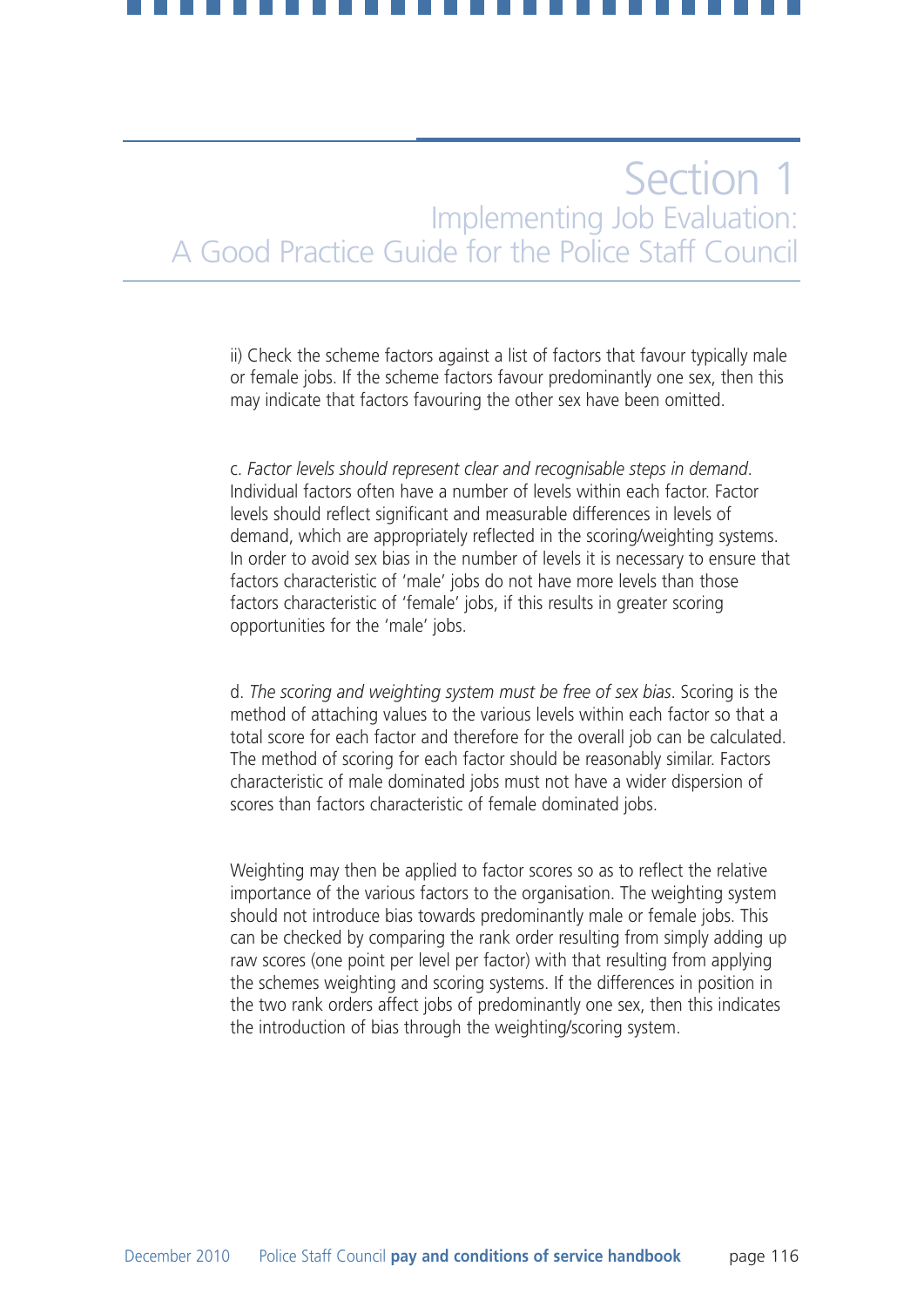(4) Identifying Benchmark Jobs: in all but the smallest organisations, it is good practice to identify a benchmark sample of jobs against which to test both the scheme and associated procedures. There is no right answer to the question about how large the benchmark sample should be. This depends partly on the use of the benchmark (see above) and on the variety of the jobs in the organisation. Benchmark samples in reasonably sized organisations such as police forces are commonly between 50 and 150 jobs. The identification of the benchmark sample should not be controversial. The benchmark sample should be representative in terms of:

- a. Large population and small population jobs;
- b. Male-dominated, female-dominated and gender-mixed jobs;
- c. Jobs at different levels in the organisational hierarchy (which may be indicated by the previous grading structure);
- d. Jobs from different job families (finance, forensic science, divisional administration) and different departments;
- e. Jobs from different geographical locations where this may make a difference in job evaluation terms;
- f. Jobs normally carried out on a full-time basis and jobs usually undertaken part-time.

(5) Paper-based or computerised: all that has been said so far and most of what follows applies whether the job evaluation system is paper-based or computerised. A number of the schemes in use for police staff jobs are available in paper-based or computerised versions: at least one comes only in computerised form. The perceived advantages of computerised systems are the saving in resources, both human and paper. The usually quoted advantages of a paper-based system are a greater degree of participation and thus a higher level of ownership of outcomes.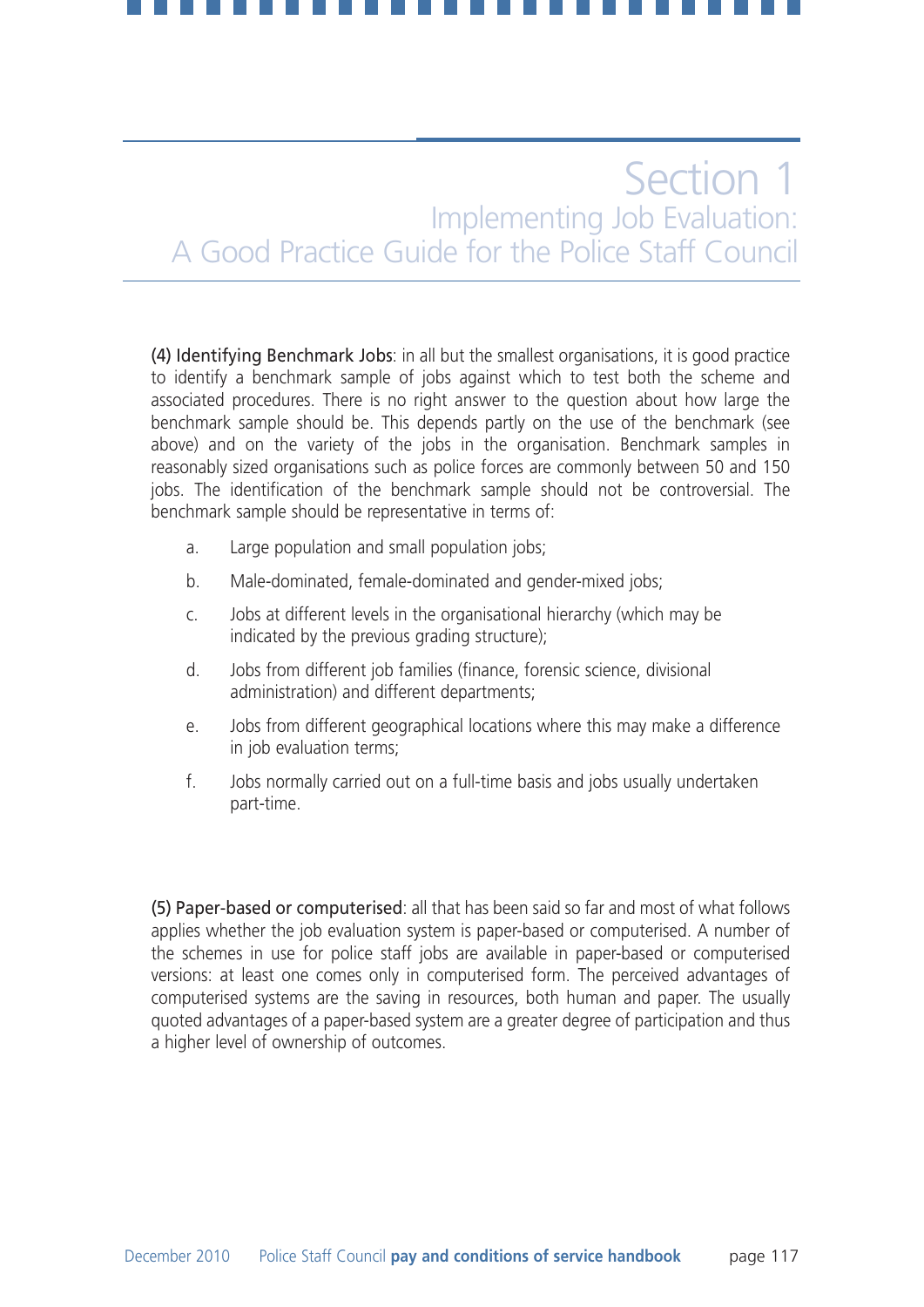## 2. Job Information for Evaluation Purposes

The quality of job evaluation outcomes, and thus the credibility of the exercise, depends crucially on the quality of the job information. The phrase 'garbage in, garbage out' is applicable. Experience shows that more problems occur over the quality of the job information than over any other aspect of job evaluation. Good practice indicates the following:

(1) Up to date and accurate job descriptions: it is good HR practice to maintain agreed up to date and accurate job descriptions for reasons other than job evaluation (e.g. recruitment, avoidance of grievances over job duties), but they are important also as the foundation for job evaluation. If they do not exist, then an alternative method will be needed to collect job information, for example, a Main Duties section on a Job Description Questionnaire. If a matching process is envisaged, then up to date and accurate job descriptions are essential and should be agreed with job holders and line managers prior to the evaluation exercise.

(2) Factor-based information: EOC guidelines recommend that evaluations are undertaken using information relating to each of the scheme factor headings, in order to avoid evaluators making assumptions about some of the job demands. This also leads to more accurate evaluation and fewer subsequent queries and appeals. Factor-based information could be included in the job descriptions, although it is unusual to have information about, for instance, working conditions and physical effort on a contractual job description. The more common approach is a factor-based Job Description Questionnaire as a stand-alone document or to supplement the job description. For efficient evaluation, it is recommended that the Job Description Questionnaire follows a common format and the order of the scheme factors.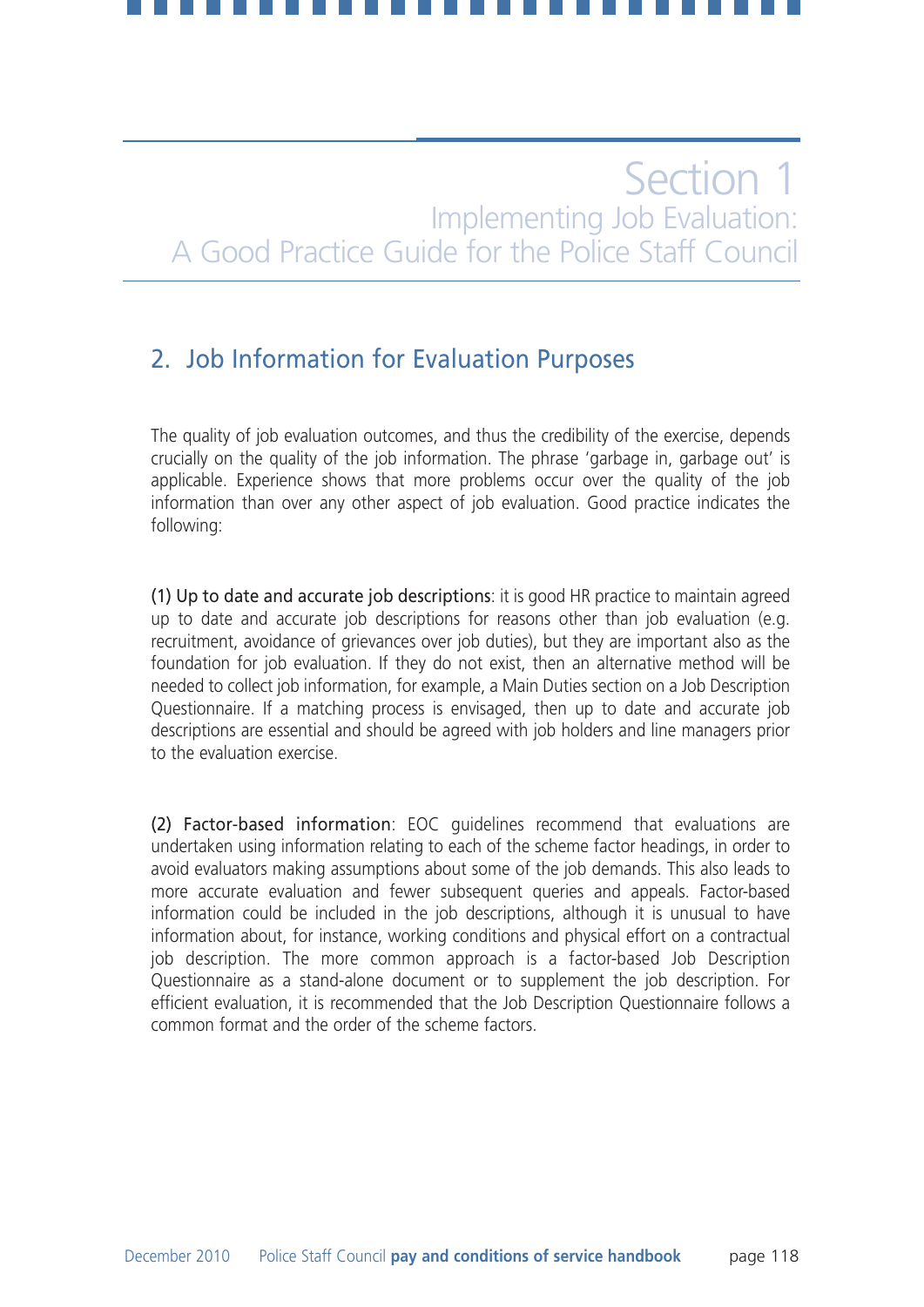(3) Use of job analysts/facilitators: even with thorough briefing of those completing job questionnaires, it is difficult to provide all participants in the process with sufficient information about the scheme to allow them to supply all the required information. Job analysts can be trained in the requirements of the scheme (and in equality issues and the avoidance of bias) and can then assist jobholders and line managers to provide the quantity and quality of information needed for evaluation purposes. Job analysts/ facilitators are essential for computerised evaluation and highly recommended for paperbased evaluation. Job analysts can work singly or in joint employer/union pairs. The team of analysts should be as representative as possible of the job population being evaluated, in terms of gender, ethnicity and union or employer background.

Job analysis interviews for completion of a job questionnaire for paper-based evaluation generally consist of the analyst(s) and a representative postholder, together with a union representative and line manager, if this has been agreed locally and subject to their availability. For completion of an on-screen questionnaire for computerised evaluation, it is usual for the line manager to also be in attendance, as there may not be a later opportunity for the line manager to contribute to the information gathering process or to check the information provided.

For both paper-based and computerised evaluation purposes, it is common for the jobholder to complete a questionnaire in draft beforehand, as this makes the interview process more efficient.

(4) Role of analysts/facilitators: in most cases the role of the analysts/facilitators is to elicit sufficient information to allow for accurate evaluation (whether computerised or paper-based), but they are not merely passive recipients of the information. They should also be testing the accuracy of the information by asking probing questions, such as how often stated responsibilities are carried out and what they involve.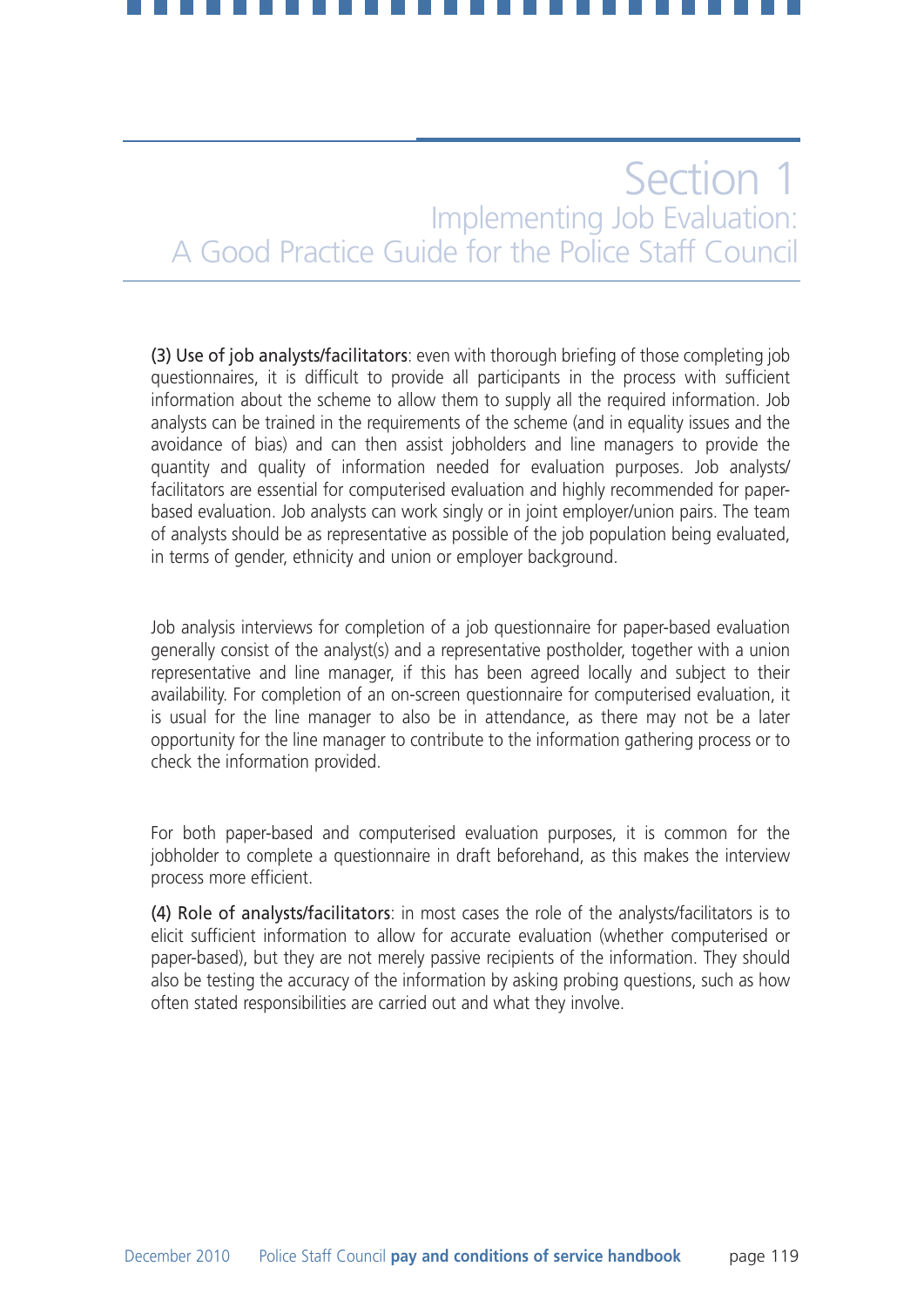(5) Information for computerised evaluation: computerised evaluation systems come with their own questionnaires to be completed by the analyst or facilitator during or following interview with the jobholder. However, experience shows that it is helpful if the jobholder has been asked to complete a short job questionnaire in advance of the interview, as this gives the interviewee an idea of the sort of questions they will be asked and also provides the analysts/facilitator with a basis for supplementary and probing questions.

(6) Signing off job information for job evaluation purposes: it is good practice for information for job evaluation purposes, whether in job description and/or job questionnaire form, to be signed off as an accurate description of the role by relevant employees in conjunction with their line manager. This provides security for all concerned. If this is not done, there is a risk that an employee will be able to claim that their job is significantly different from the evaluated job and thus outwith the scope of the job evaluation scheme for Equal Pay Act purposes.

(7) Disputes arising from factual content of job: although often anticipated, it is very rare in practice for a job holder and line manager to be in dispute about the factual content of a job. However, in the event of a job holder and line manager failing to agree, the matter should be dealt with as a formal grievance through the organisation's grievance procedure, as it is not a job evaluation issue, but an organisational matter. A job cannot be evaluated until any such disagreement is resolved.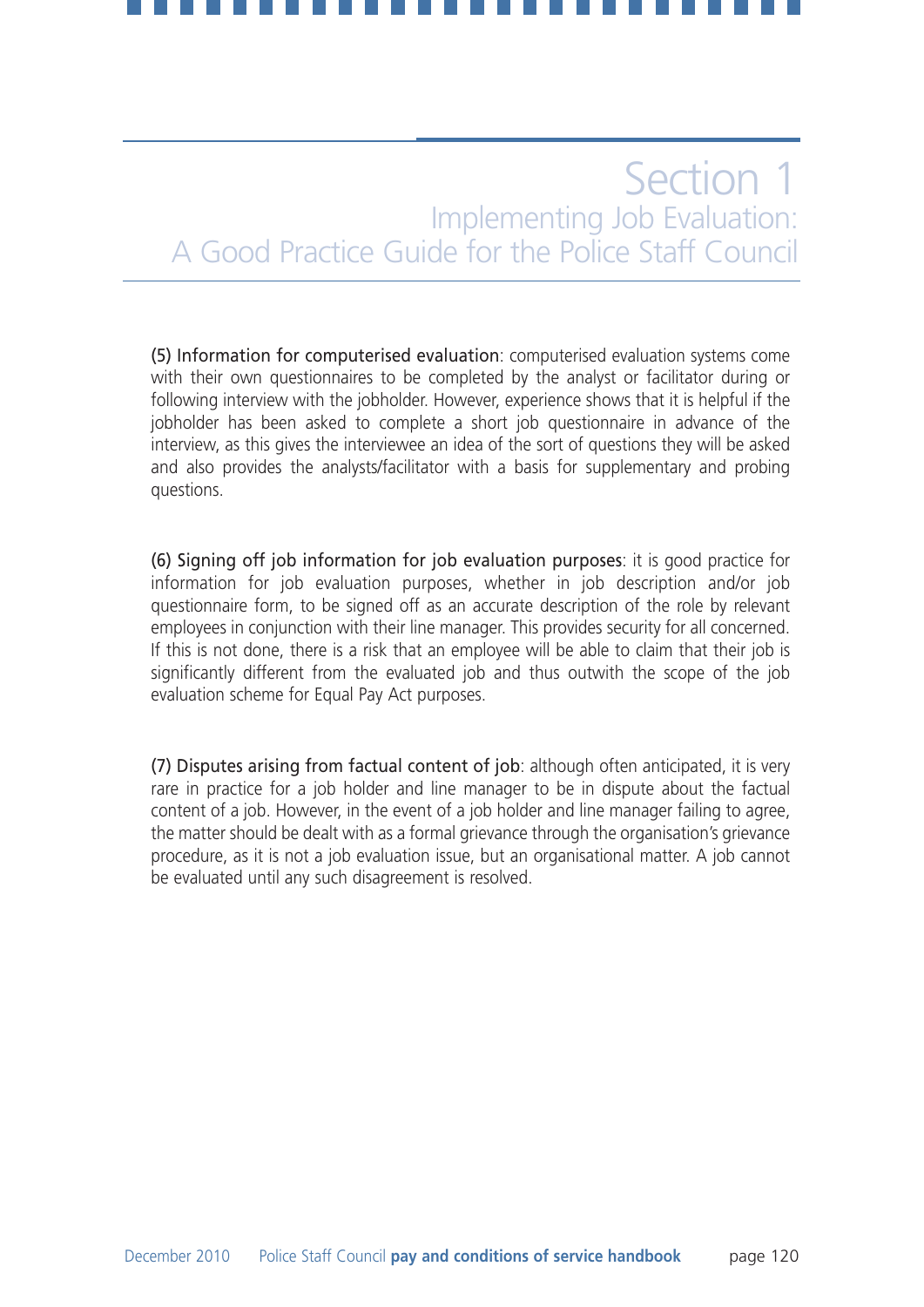### 3. Evaluation Process

(1) Paper-based evaluation: EOC advice is that evaluations should be carried out by a joint management/trade union panel which is representative of the workforce whose jobs are being covered, to ensure good understanding of jobs and their organisational contexts. It is increasingly common practice for evaluation panels to have equal numbers of union and employer representatives. The panel should be trained in the evaluation procedures and the avoidance of bias. If more than one panel is needed to deal with the number of evaluations required, then a proportion of jobs should be evaluated by each panel to check for consistency.

(2) Computerised evaluation: one of the major reasons for using a computerised scheme is to avoid the need to convene evaluation panels, which can give rise to logistical difficulties. However, computerised evaluation is heavily dependent on the jobholder and analyst, so needs verification or moderation by a joint, representative and trained panel. Verification is much quicker than evaluation, so the panel can meet once a week or fortnight to review the evaluations undertaken and raise any queries with the analysts/facilitators. The computerised exercise and the verification process in particular, will produce higher quality outcomes if the benchmark sample (see above) of jobs has been evaluated on both the computerised and paper-based versions of the scheme.

(3) Panel composition and chairing: depending on available resources, joint management/trade union panels of 4 or 5 members are found to be most efficient, whether for paper-based evaluation or verification of computerised evaluations. The role of the chair is to facilitate discussion, make sure all members have had their say and ensure that records are kept (see below). It is for local discussion and agreement as to whether the chairing is permanent or rotated (for example, between trade union and employer sides or round all panel members).

(4) Evaluation by consensus: job evaluation is a consensus exercise. With appropriate training and experience, panels can and do reach agreement on each factor evaluation. Tips for reaching consensus include: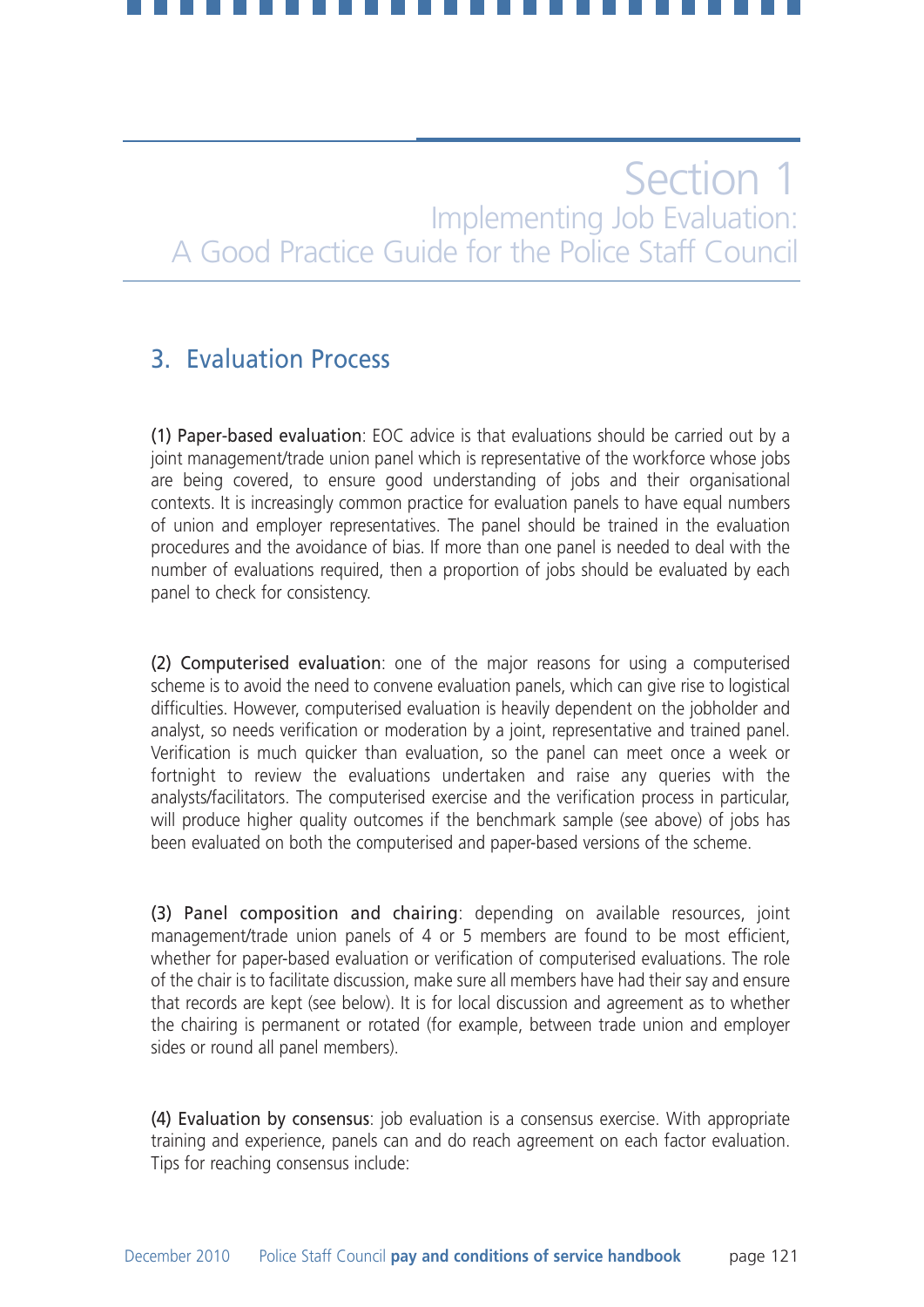- a. Panel members should not evaluate their own jobs: there should be local discussion over whether this bar should be extended to subordinate or line manager jobs for panel members.
- b. If consensus is not immediately possible, a provisional split vote should be recorded. This should be re-visited at the end of the relevant evaluation, at the end of the session and on each subsequent session until consensus is reached. Jobs where the evaluation is likely to be contentious should be left towards the end of the list, so that the discussion is constrained by previous agreed evaluations.
- c. If the absence of consensus appears to be due to the membership of a particular panel, the job can be referred to a differently constituted panel.

### 4. Evaluation Records

[One of the criticisms made by the Employment Tribunal in *Thompson v Diageo* was that no contemporaneous records of the evaluations of the claimant and comparator jobs were available at the time of the Hearing.]

(1) Job evaluation records are essential for:

- Evaluation panels to check back on previous evaluations for jobs with similar features.
- Consistency checking both by panel members themselves on a regular basis and for the formal consistency checking process (see below).
- Resolution of queries raised by jobholders, line managers or HR, for example, over what was taken into account in the evaluation.
- Informal and formal appeal processes, which should be a review of any new information against the original evaluation.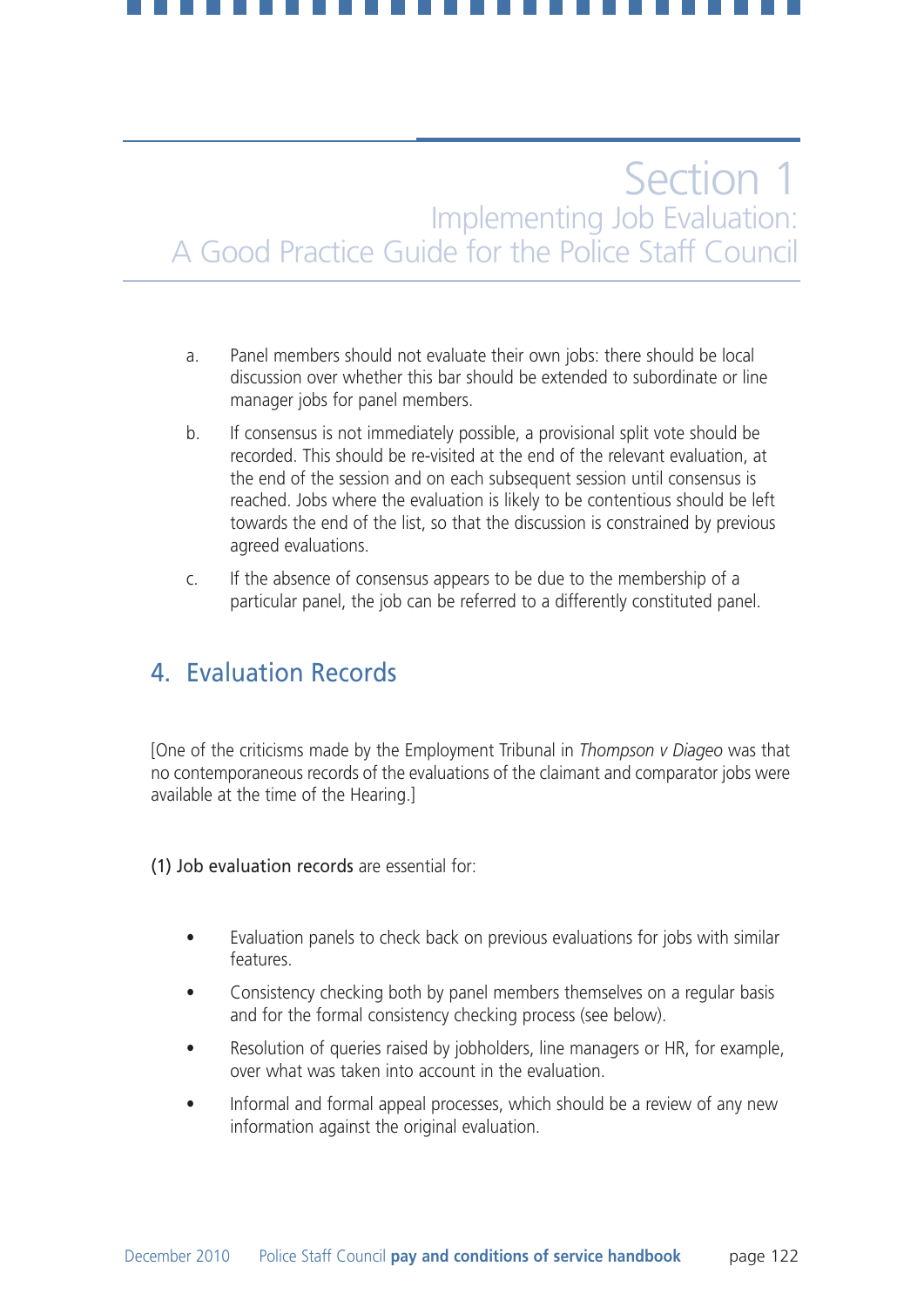• Any external challenge to the evaluation, for example, through a statutory grievance or an equal pay claim to an employment tribunal.

### (2) Evaluation records should include:

- The evaluated level for each factor.
- The associated factor score.
- The reason for the evaluation under each factor heading (this should be a summary or quote from the job description or job questionnaire – not just a quote from the factor level definition, as this information will be available from other sources).

## 5. Consistency Checking

(1) Reason for consistency checking. Job evaluation is a technique which allows comparison between different jobs. Because comparing different types of jobs can appear difficult, the comparison is first made against the job evaluation. However, it remains necessary for the credibility of the exercise to check the outcomes by making comparisons across jobs. This process of consistency checking is sometimes called moderation.

(2) Method of consistency checking. Employees are sometimes sceptical about consistency checking on the grounds that it is a management technique for 'putting jobs back where they came from'. This should not be the case, if systematic consistency checks are undertaken:

• On a factor by factor basis, considering the distribution of evaluations across factor levels and checking comparability of the jobs assessed at each factor level.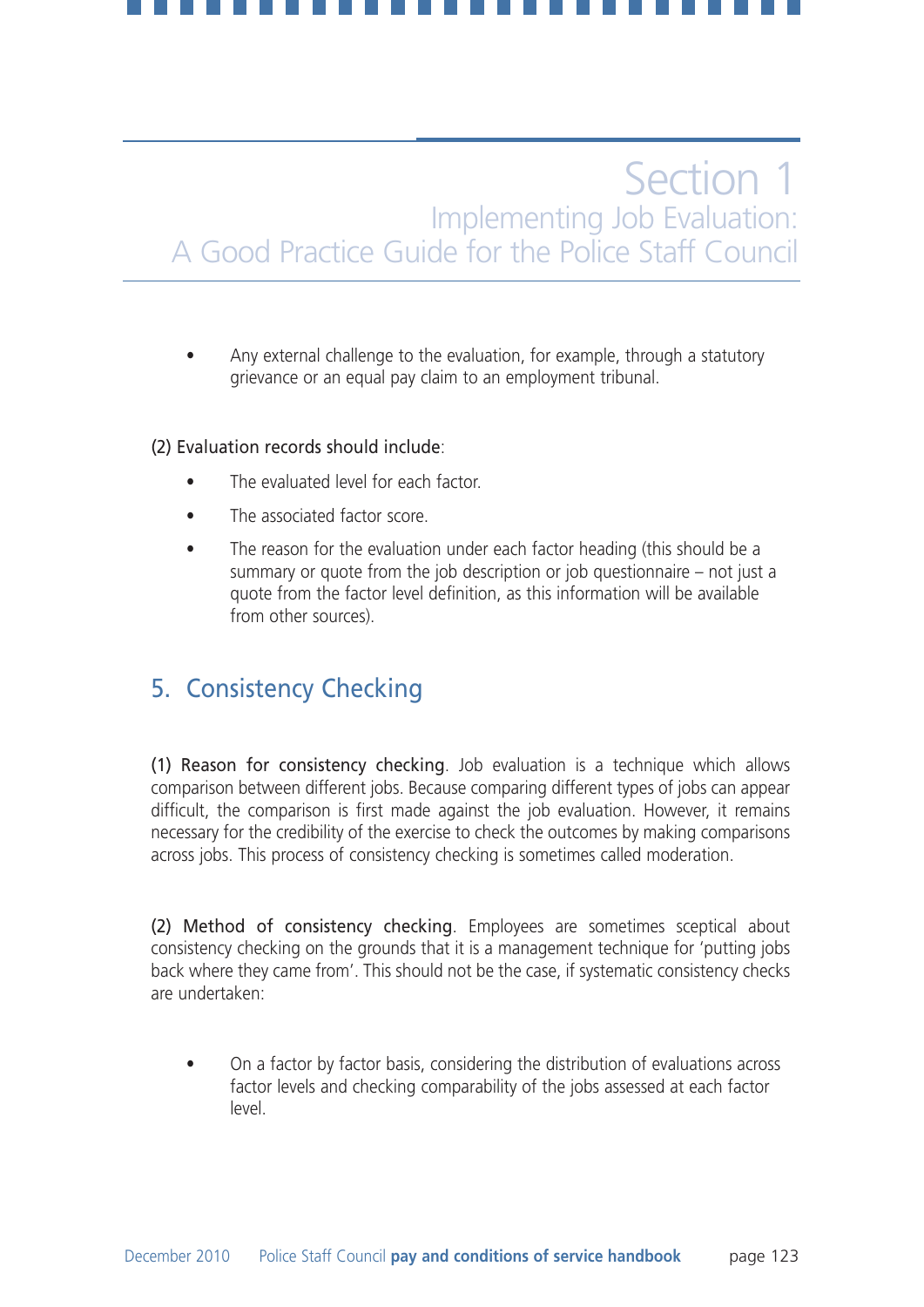- On a job family by job family basis, examining whether the evaluation outcomes represent a consistent and sensible hierarchy (not necessarily what was there before) of factor and total scores.
- Finally on total scores by comparison with the historical hierarchy.

(3) Outcomes of consistency checks. Consistency checks such as those described above cannot change evaluation outcomes but can raise queries for further investigation. Apparent anomalies raised as queries through consistency checking could be the result of:

- Inadequate or inaccurate job information, in which case the correct information should be confirmed with the job holder and line manager and the job re-evaluated. This is better done before publication of results, if possible, as inaccurate evaluations damage the credibility of the exercise.
- An evaluation error, in which case the error should be corrected. Again, this is better done before than after publication of results.
- The information was accurate and evaluation correct, but the job moves significantly in the organisational hierarchy compared to its previous position relative to other jobs, in which case the outcome must be accepted.

(4) Gender checks on job evaluation outcomes. Once all other consistency checks have been undertaken, the EOC recommends that upward and downward movements of male and female dominated jobs should be monitored - for further information see Guidance Note 4, EOC Equal Pay Review Toolkit.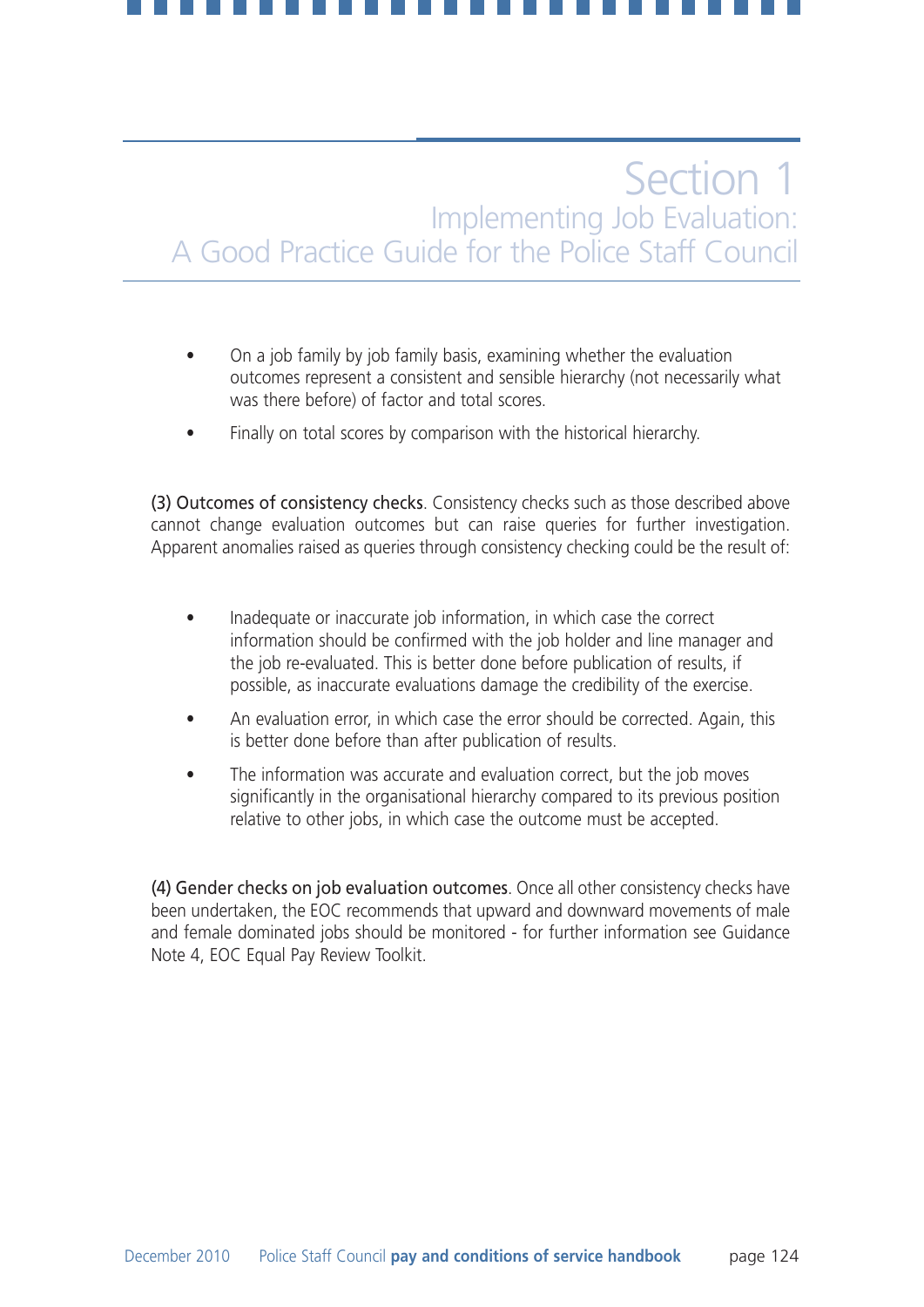### 6. Publication of outcomes

### (1) Scope of information to be published

The EOC Code of Practice on Equal Pay says that pay systems should be 'transparent' in the sense that all staff should understand how their pay is made up. This is generally understood to mean that they should have access to:

- The job evaluation scheme factors, level definitions, scoring and weighting systems.
- Information about the job evaluation points ranges for each grade and the associated pay scales, ranges or rates.

Consideration needs to be given locally to whether further information should be published to employees generally, for example:

- The total job evaluation score for their own job
- All the jobs evaluated to each grade
- The total points scores for each job
- The factor scores for each job
- The evaluation record sheets for each job.

(2) Current practice on publication. In the past such information was often not disclosed to employees, except possibly in the case of an appeal (see below). However, modern practice is in favour of more rather than less publication of information, often on the organisation's website rather than necessarily in paper format. Not publishing all relevant information may serve to create suspicion. Employees can, in any event, obtain information relevant to their own jobs and those of others with whom they seek to compare themselves by serving an Equal Pay Act Questionnaire and trade unions can apply for disclosure of the job evaluation and grading scheme for collective bargaining purposes by making an application to the Central Arbitration Committee.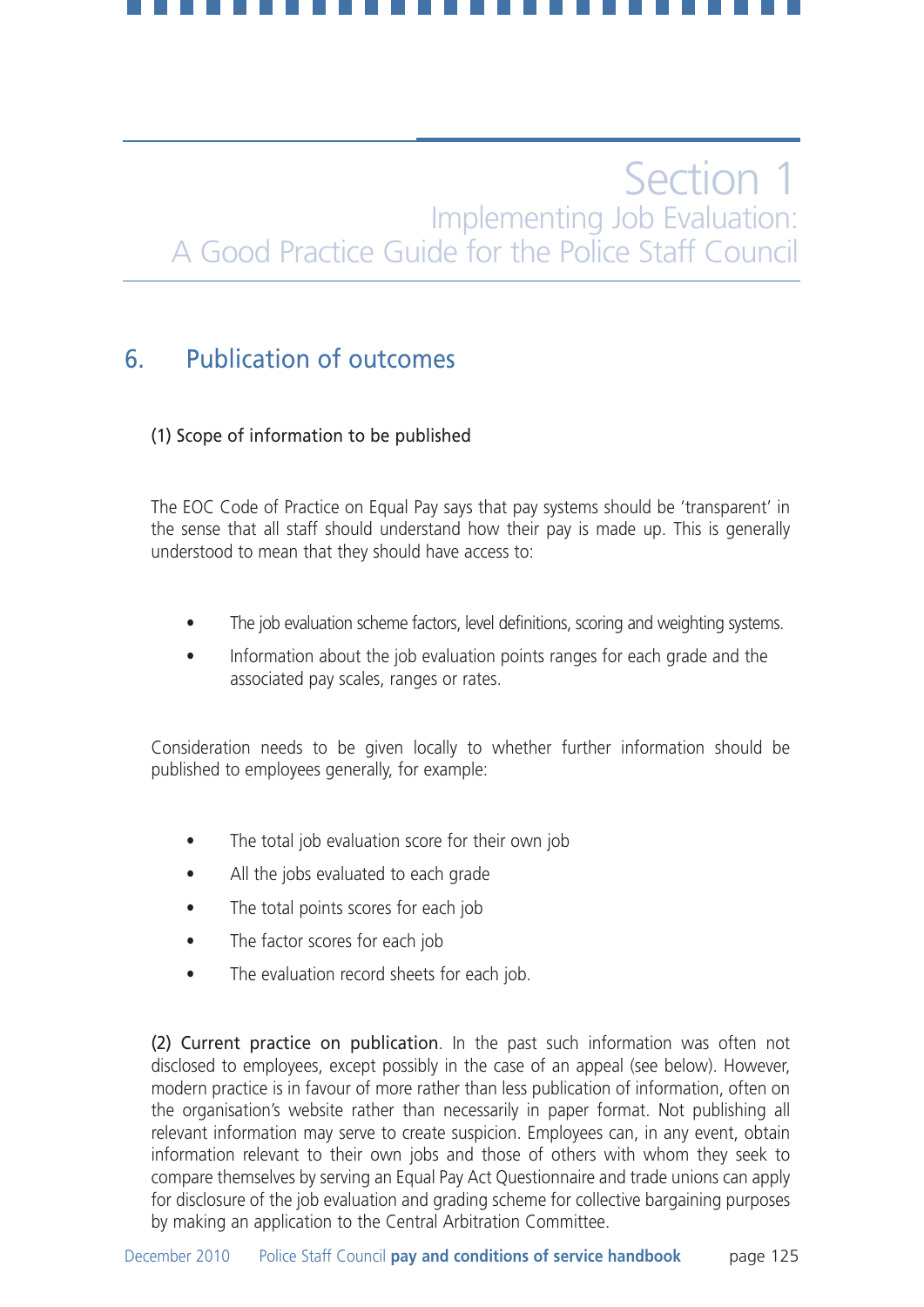## 7. Appeal Process

(1) Basis for appeal procedure. It is good evaluation practice to allow employees to appeal if they are dissatisfied with the outcome of an evaluation exercise. However, the aim should be to minimise the number of appeals, as they tend to be viewed in a negative light and to impact on the credibility of the job evaluation scheme. Experience shows that a partnership approach to job evaluation helps minimise the number of appeals.

(2) An informal stage. Many appeals against initial evaluations result from lack of information about or understanding of the job evaluation system or procedures. Some organisations therefore have an informal stage to their job evaluation appeals procedure, whereby an employee can meet with an HR adviser or evaluator together with their union rep and/or line manager, in order to explore the cause of dissatisfaction. Such a step should not obviate in any way the employee's right to proceed to the formal appeal stage if they remain dissatisfied.

(3) Grounds for appeal. Grounds for a formal appeal need to be agreed locally. These could include, for example:

- the evaluation was based on inaccurate or inadequate information;
- the evaluators failed to understand or take into account the demands of the job;
- a comparable job has been evaluated at a higher grade (if this is to be a basis for appeal, it is another reason for thorough consistency checking to avoid unnecessary appeals).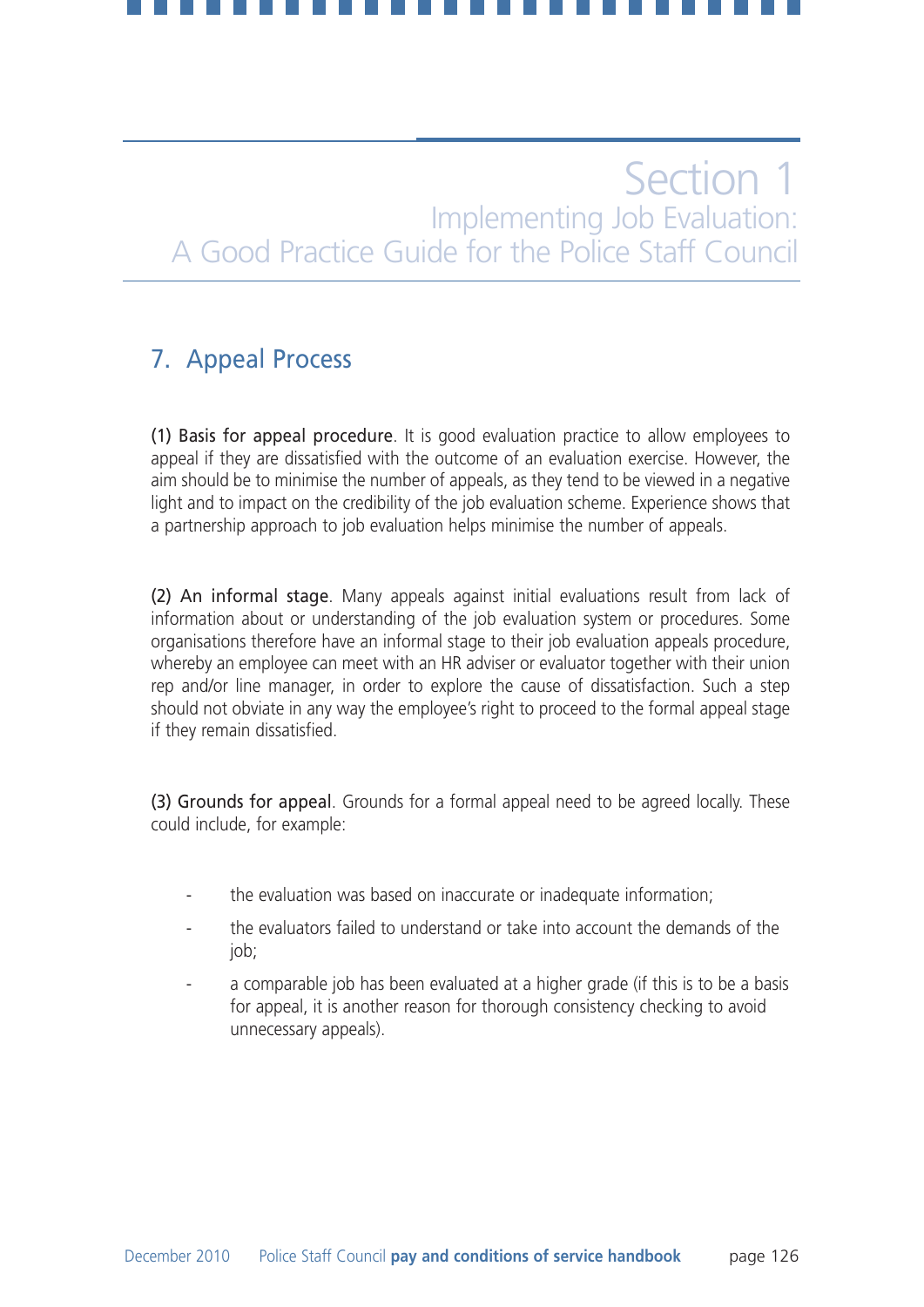(4) Appeal panel composition and chairing also needs to be determined locally, but good practice indicates that the panel should be joint and all panel members should have been trained in the job evaluation scheme and the avoidance of bias. To ensure the integrity of the appeal, at least some members of the appeal panel should not have been involved in the original evaluations.

(5) Appeal panel records. As with the original evaluation, records need to be kept of the reasons for any changes to the original evaluation and the outcome, in case of subsequent internal or external query.

### 8. Ongoing Maintenance

Job evaluation is not a one-off exercise. Indeed, one of its perceived advantages to both management and unions is that the job evaluation system can be applied to new or changed jobs so that they are assessed and graded in a consistent manner with existing jobs. Aspects of ongoing maintenance include:

(1) New jobs. Standard job evaluation practice is that the new job description is provisionally evaluated as a desk-top exercise, usually with the assistance of the line manager to provide additional information on likely job demands, in order to set a grade and salary range for recruitment purposes. A full evaluation is carried out once the job is 'bedded in', for example, after the jobholder has been in post for 6 months so able to provide information about how the job has turned out in practice.

(2) Changed jobs. A local procedure is needed for the identification and re-evaluation of significantly changed jobs. The expectation is that the job description has been amended and a new or modified paper-based or computerised questionnaire completed. This should be evaluated in the normal way. The jobholder should have the right of appeal against the evaluation or re-evaluation of a new or changed job, in line with the locally agreed appeal procedure.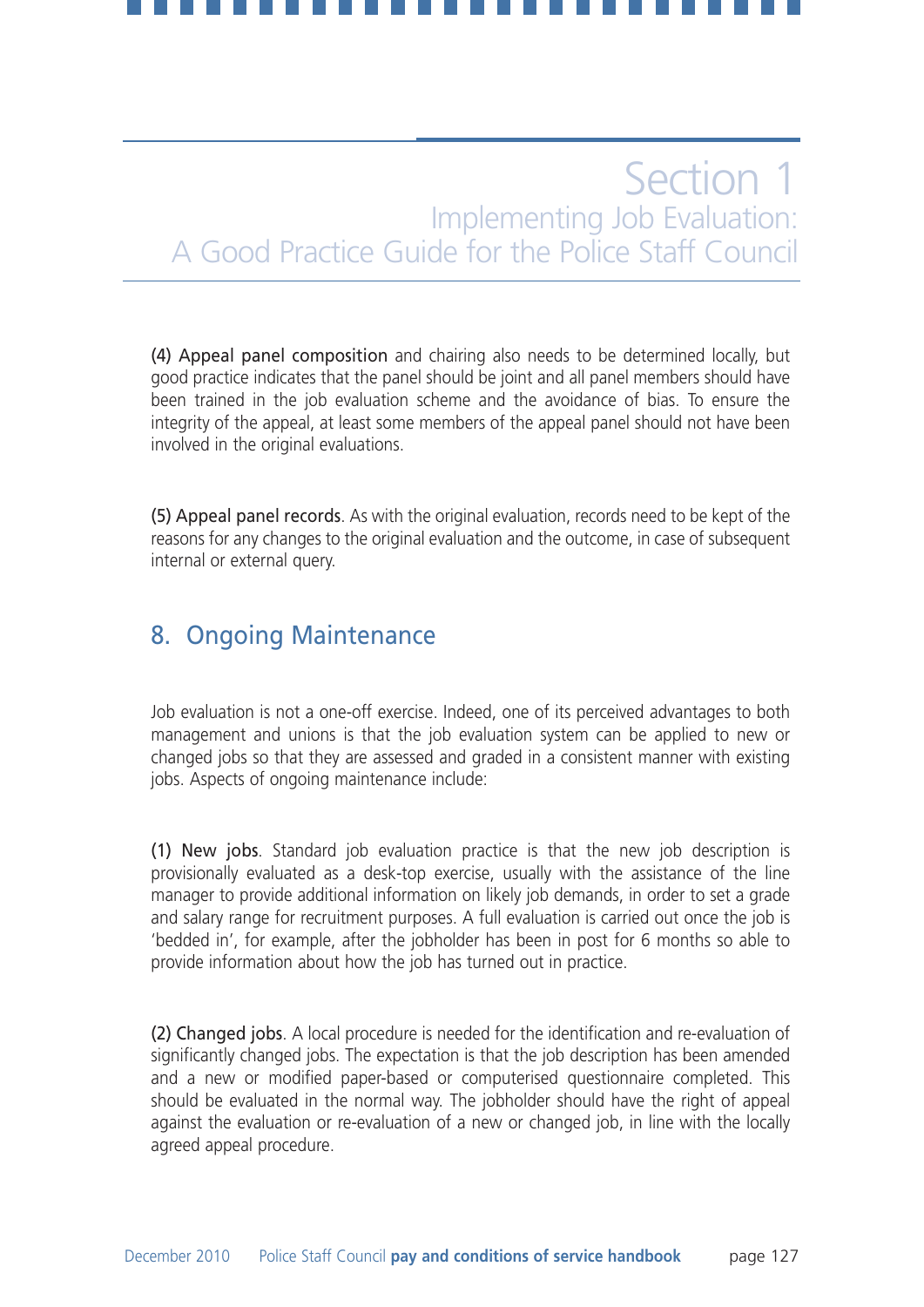(3) Re-organised jobs. Where a department or section of the organisation is subject to reconstruction or reconfiguration, then all resulting new or changed jobs should be evaluated or re-evaluated, as above. If this is not done, grading anomalies will emerge over time and lead to grievances.

### 9. Monitoring

The EOC recommends that all aspects of job evaluation should be monitored to check against gender bias and this can be extended to include other characteristics which are known to lead to pay inequalities, for example, race, disability. Possible areas for monitoring include:

- Composition of evaluation and appeal panels, and job analyst teams, as attrition over time can lead to membership becoming unrepresentative.
- Numbers of appeals and requests for re-evaluation and the outcomes: there is some evidence that women are less likely to appeal or request reevaluation and less likely to be successful when they do.
- Composition of the evaluated workforce by grade and gender, ethnicity, disability, to check that the scheme continues to promote equality.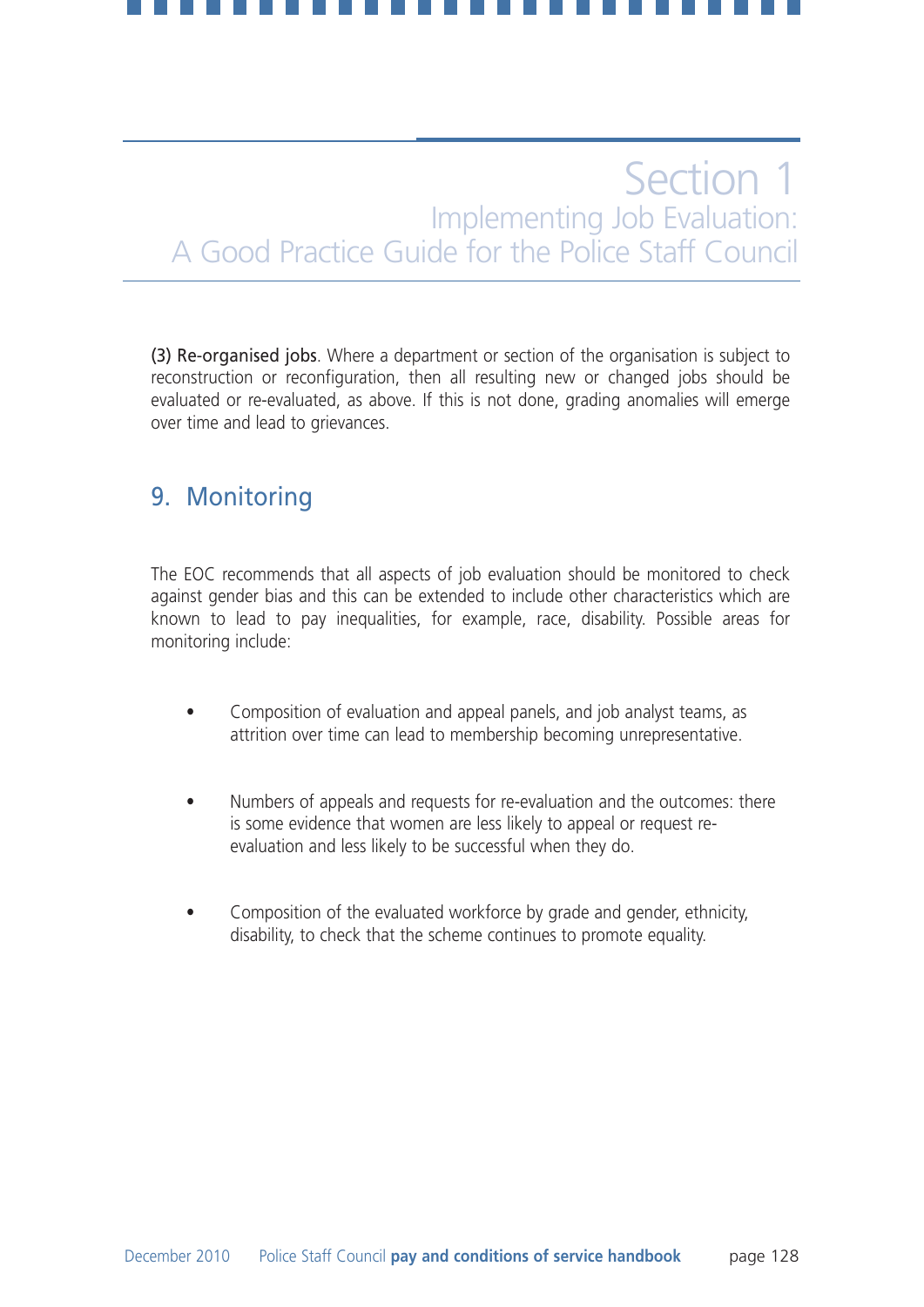### Part 2: Legal Principles of Job Evaluation

The legal principles are drawn from the Equal Pay Act 1970, the EC Equal Pay Directive 75/117/EEC and relevant legal decisions. Relatively few job evaluation schemes have been tested in the courts.

It is sensible to be clear at the outset as to what are the principles for implementation, as the absence of explicit principles can cause practical difficulties and delays during the exercise. Examples of principles which are consistent with legal requirements and EOC advice are:

(1) Equality: this is a requirement of the Equal Pay Act, but worth stating explicitly as a reminder to all involved in the exercise.

(2) Transparency: The EOC Code of practice on Equal Pay says that all pay systems should be transparent, in the sense that employees should be able to understand where their pay is derived from and how their earnings are made up.

(3) Joint Working/Partnership: EOC advice is that job evaluation should be carried out jointly with employee representatives in order to increase understanding of job demands and ensure the credibility of the exercise to employees generally. Experience shows that joint implementation can increase acceptability of outcomes and reduce the number of appeals.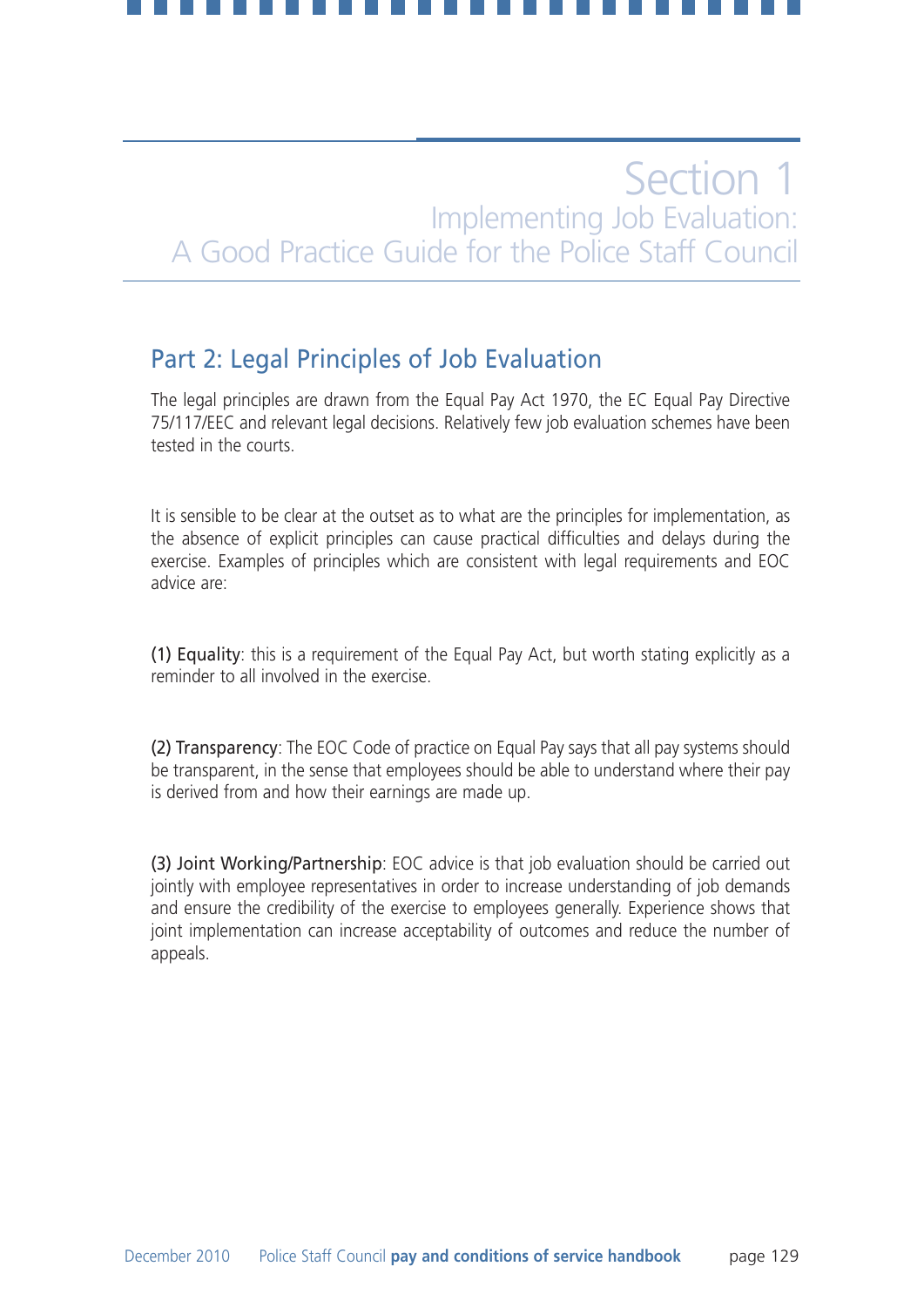### 1. Design of the scheme

A job evaluation scheme must be designed to comply with the requirements of the Equal Pay Act 1970 and the EC Equal Pay Directive and be free of sex bias. This means the design of scheme must comply with the following principles.

(1) The scheme must be analytical. In order to provide a defence to an equal pay claim, the Equal Pay Act states that a job evaluation study should have been undertaken with a view to evaluating "in terms of the demands made on a worker under various headings (for instance, effort, skill, decision) the jobs to be done by all or any of the employees in an undertaking...."<sup>1</sup>.The Act therefore requires the study to have been done by an analytical method. Analytical schemes are schemes where jobs are broken down into components (i.e. factors) and scores for each component of the job are awarded with a final total giving an overall rank order.

(2). The scheme must be objective. The Employment Appeal Tribunal has held that for a scheme to be valid under the Equal Pay Act it must be objective and capable of impartial application.<sup>2</sup>

(3). The factors must be representative of the whole range of work being evaluated. Article 1(2) of the EC Equal Pay Directive provides that a job classification system 'must be based on the same criteria for both men and women and so drawn up as to exclude any discrimination on grounds of sex'. According to the European Court of Justice<sup>3</sup> the EC Equal Pay Directive "...requires that the system must be based on criteria which do not differ according to whether the work is carried out by a man or by a woman and must not be organised, as a whole, in such a manner that it has the practical effect of discriminating generally against workers of one sex".

<sup>1</sup> Section 1(5) Equal Pay Act 1970

<sup>2</sup> Eaton v Nuttall [1977] IRLR 71 EAT

<sup>3</sup> Rummler v Dato-Druck GmbH [1987[ IRLR 32 ECJ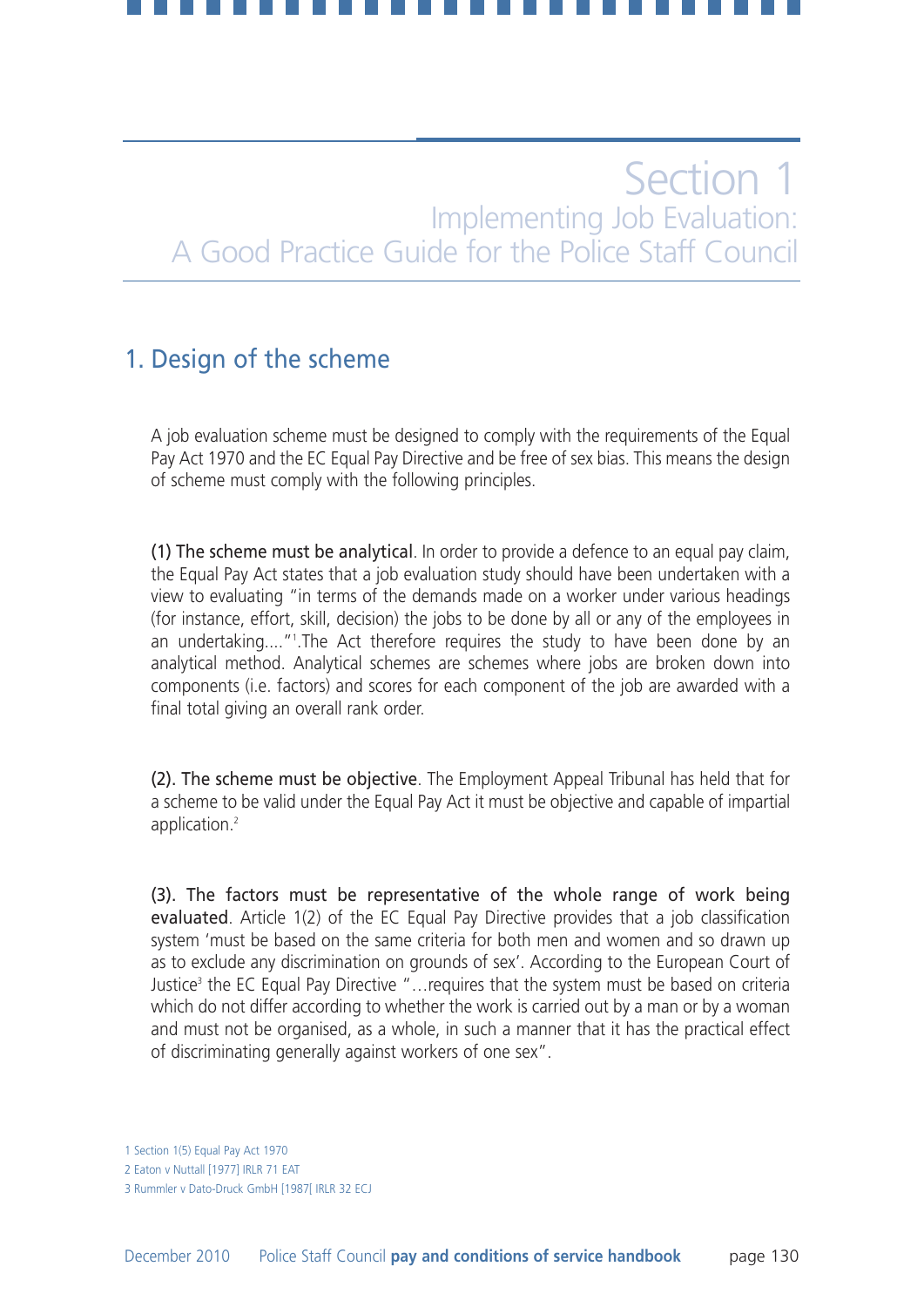### 2. Scope of the Exercise

Under the Equal Pay Act, the existence of a non-discriminatory job evaluation scheme should provide a complete defence to an equal pay claim. However, challenges to job evaluation exercises have been successful where claimants have demonstrated that their jobs, or those of their comparators, have not been evaluated under the job evaluation put forward as a defence. For example:

(1) In *Bromley & Others v H & J Quick Ltd<sup>4</sup>,* the claimant and comparator jobs were ranked against benchmark jobs on a 'felt fair' whole job basis. The Court of Appeal held that this did not meet the requirements of the Equal Pay Act. The implication of the Court of Appeal's decision is that all distinct jobs within the scope of the exercise should be analysed and evaluated if the job evaluation is to provide a valid defence to a claim.

(2) A job evaluation scheme will not provide a defence to equal pay claims from individuals covered by the scheme wishing to compare their work with that of others excluded from the scope of the scheme, or vice versa. For example, in *McAuley v Eastern Health and Social Services Board* [1991] IRLR 467, the Northern Ireland Court of Appeal accepted that neither claimant nor comparator had been evaluated under the NHS scheme for ancillary workers, which had been developed on the basis of jobs in England and Wales only and later transferred on a pay parity basis for use in Northern Ireland. The claimant's job was very similar to an evaluated job whereas the comparator's jobs had significant differences.

### 3. Role of benchmark jobs

Most job evaluation studies involve the selection of benchmark jobs that are used as a standard because they are considered to be typical of a grade or group of jobs. The Court of Appeal confirmed in Bromley v Quick that this approach will meet the requirements of the Equal Pay Act provided there are no material differences between the benchmark jobs and other jobs within the group.

4 [1988] IRLR 249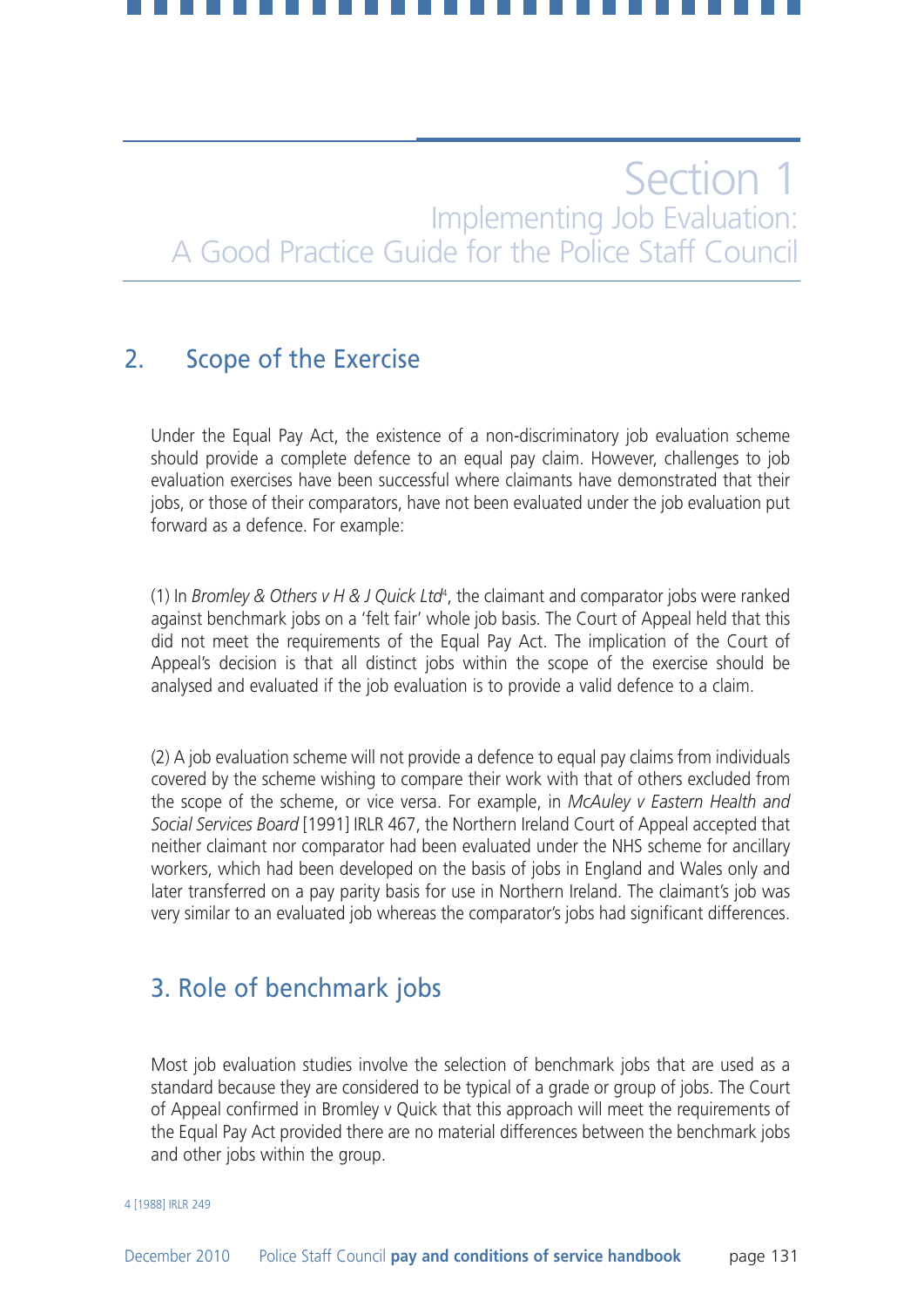### 4. Evaluation process

A failure to follow the rules of a job evaluation scheme in some material respect or a failure to follow good practice may cause a job evaluation defence to fail. For example, in *Paterson v London Borough of Islington & Others*, the Employment Appeal Tribunal held that a material departure from the terms of a job evaluation scheme meant the relevant evaluation had not been carried out under the terms of the scheme5 . In *Diageo plc v Thomson*, the Employment Appeal Tribunal held that the job evaluation study by the employers was lacking in rigour, as evidenced by the fact that the central job evaluation panel had been disbanded, the evaluation was carried out by only one trained evaluator, the scheme had not been updated for a number of years and their were no contemporaneous records of the evaluations of claimant and comparator jobs.<sup>6</sup>

### 5. Publication of outcomes

(1) Transparency. The European Court of Justice has held that pay systems must be transparent<sup>7</sup>. According to the EOC Code of Practice on Equal Pay this means 'pay and benefit systems must be capable of being understood by everyone (employers, employees and their trade unions). Where the pay structure is not transparent, and a woman is able to show some indication of sex discrimination, the burden of proof switches to the employer who then has to demonstrate that the pay system does not discriminate'.<sup>8</sup>

A failure to operate a transparent job evaluation system may lead employees to obtain information relevant to their position and those of others with whom they seek to compare themselves by serving an Equal Pay Act Questionnaire or using the Freedom of Information Act.

<sup>5</sup> EAT 0347/03

<sup>6</sup> EATS/0064/03

<sup>7</sup> Handels-og Kontorfunktionaerernes Forbund I Danmark v Dansk Arebejsgiverforening (acting for Danfoss) [1989]ECR IRLR 532 ECJ 8 Paragraph 39 EOC Code of Practice on Equal Pay.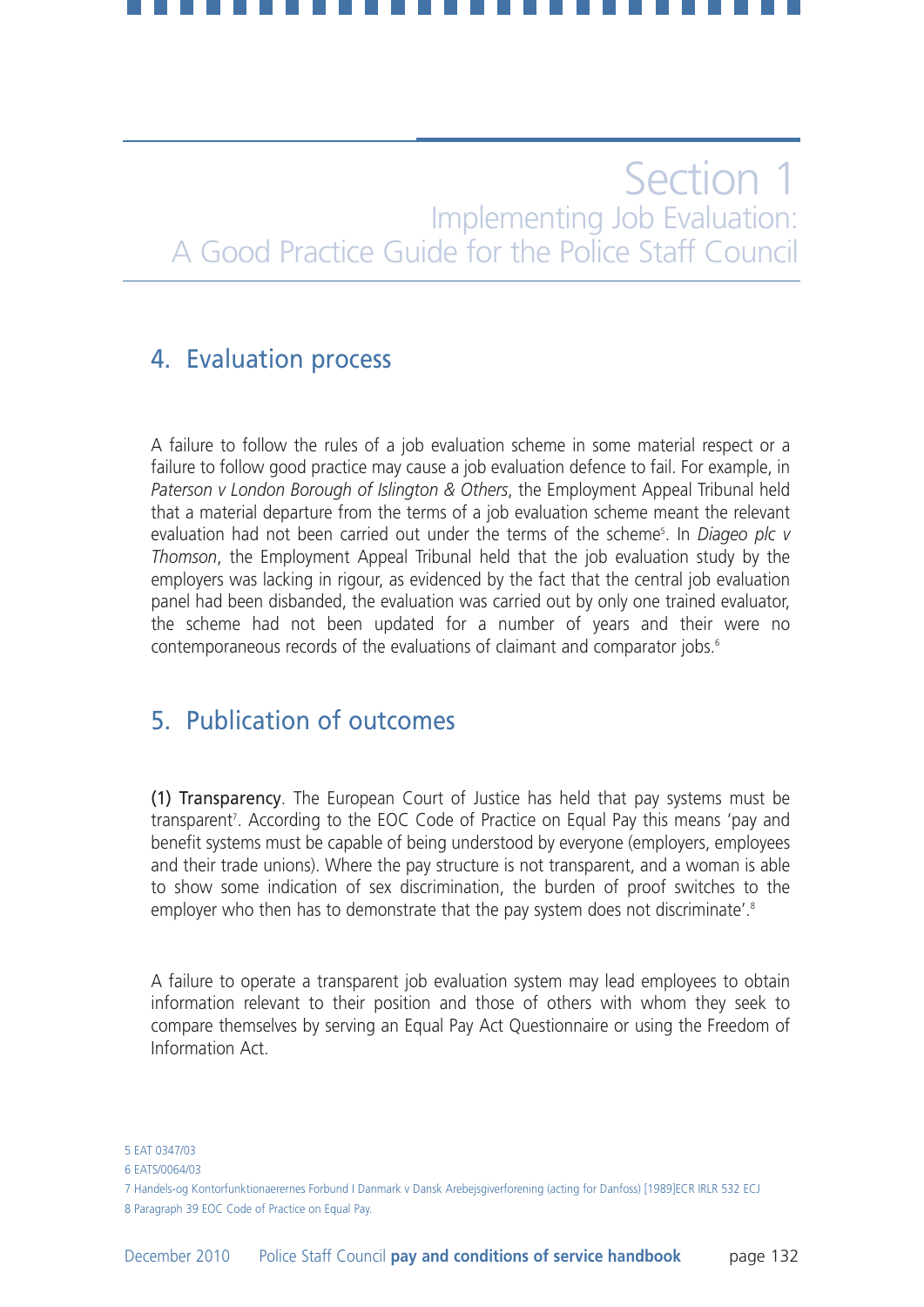(2) Data protection. The processing and disclosure of personal information is protected by the Data Protection Act 1998. Personal data includes any data which is held on computerised and non-automated systems from which individuals can be identified. The Office of the Information Commissioner has advised that job evaluation scores and evaluation record sheets are not classified as personal data for this purpose as the focus of such information concerns the post and not the postholder who happens to occupy the post at the time of the evaluation. However, notes taken during a job evaluation interview or personal statements made by job evaluation assessors about postholders may well be personal data for these purposes. Unless employees have given their express consent to the processing and disclosure of such information, perhaps via a term or policy incorporated into their contracts of employment, employees must be informed about the job evaluation exercise and who will have access to such information. It is not necessary to inform each employee individually. The information could be placed in a circular or put on the intranet site as long as it is readily available to all concerned. This is a matter the Steering Group will wish to consider at the planning stage.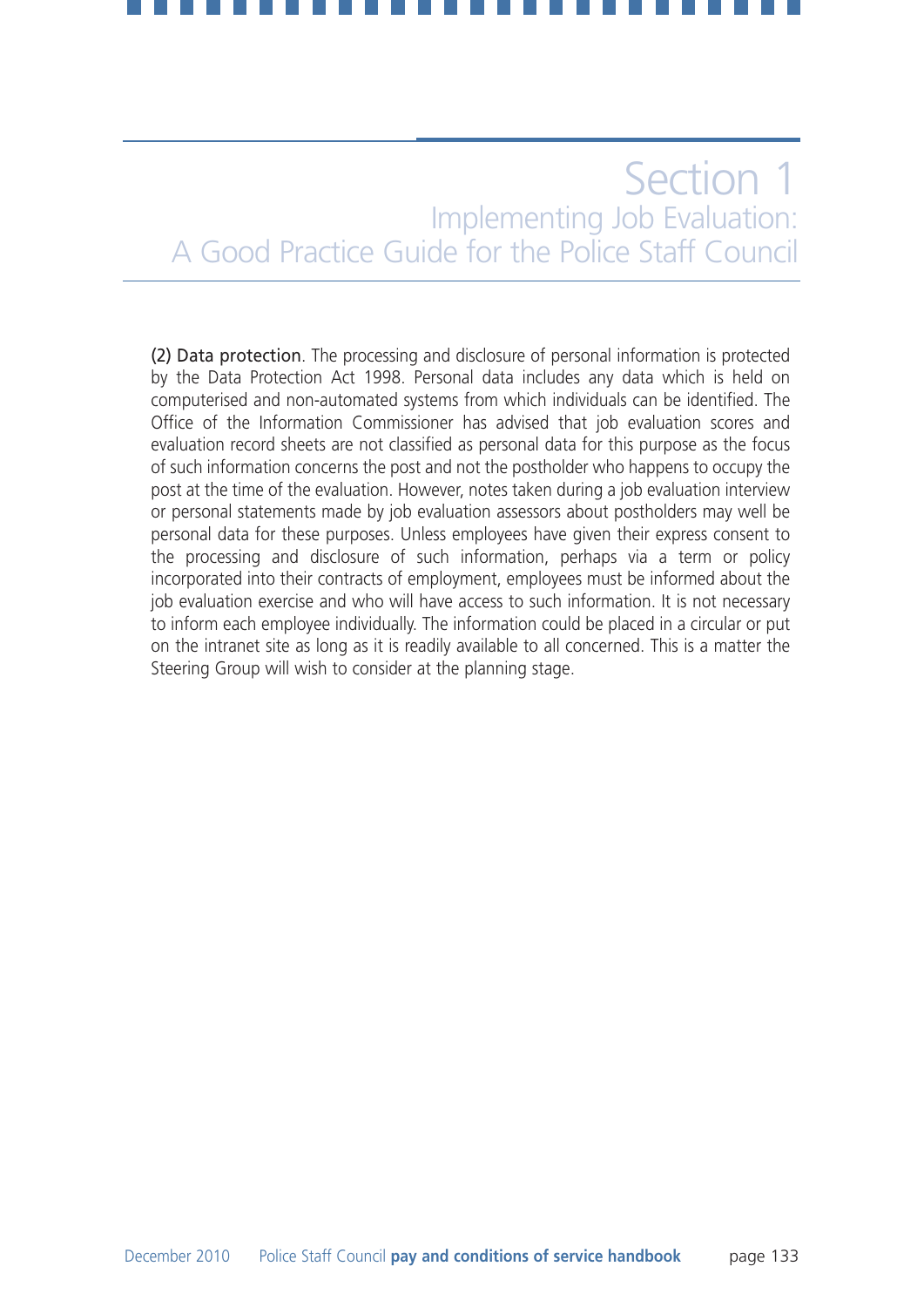### Appendix 1: Glossary of Commomly Used Terms in Job Evaluation

**Benchmark Jobs**: a representative sample of the job population to be evaluated, which is used to test the agreed procedures and, once *consistency checked*, provide a framework for subsequent application of the scheme to non-benchmark jobs.

**Computerised Job Evaluation**: as job evaluation is intended to be a logical, systematic and consistent process, the main features of any scheme can be built into computer software. Use of a computerised system, such as the Pilat Gauge version of the 13-Factor Scheme, should save time and paper for the evaluation process, but still needs thorough *consistency checking*, or validation.

**Consistency Checking**: the process, which should be carried out following initial paperbased or computerised evaluation, to check consistency of *factor* scores across the evaluated jobs (sometimes called sore-thumbing).

**Evaluation Panel**: the joint, representative and trained team or teams, who apply the rules of the selected job evaluation scheme to the information supplied for the jobs to be evaluated (in paper-based job evaluation only).

**Evaluation Rationales**: the records of individual evaluations, which allow evaluators to check their evaluations for consistency and also provide the necessary information for responding to subsequent employee queries or appeals.

**Factors**: the first step in job evaluation is to analyse jobs under the agreed headings or criteria of the job evaluation scheme, in order to facilitate comparison between jobs. These agreed headings or criteria are commonly called factors, but sometimes characteristics or elements.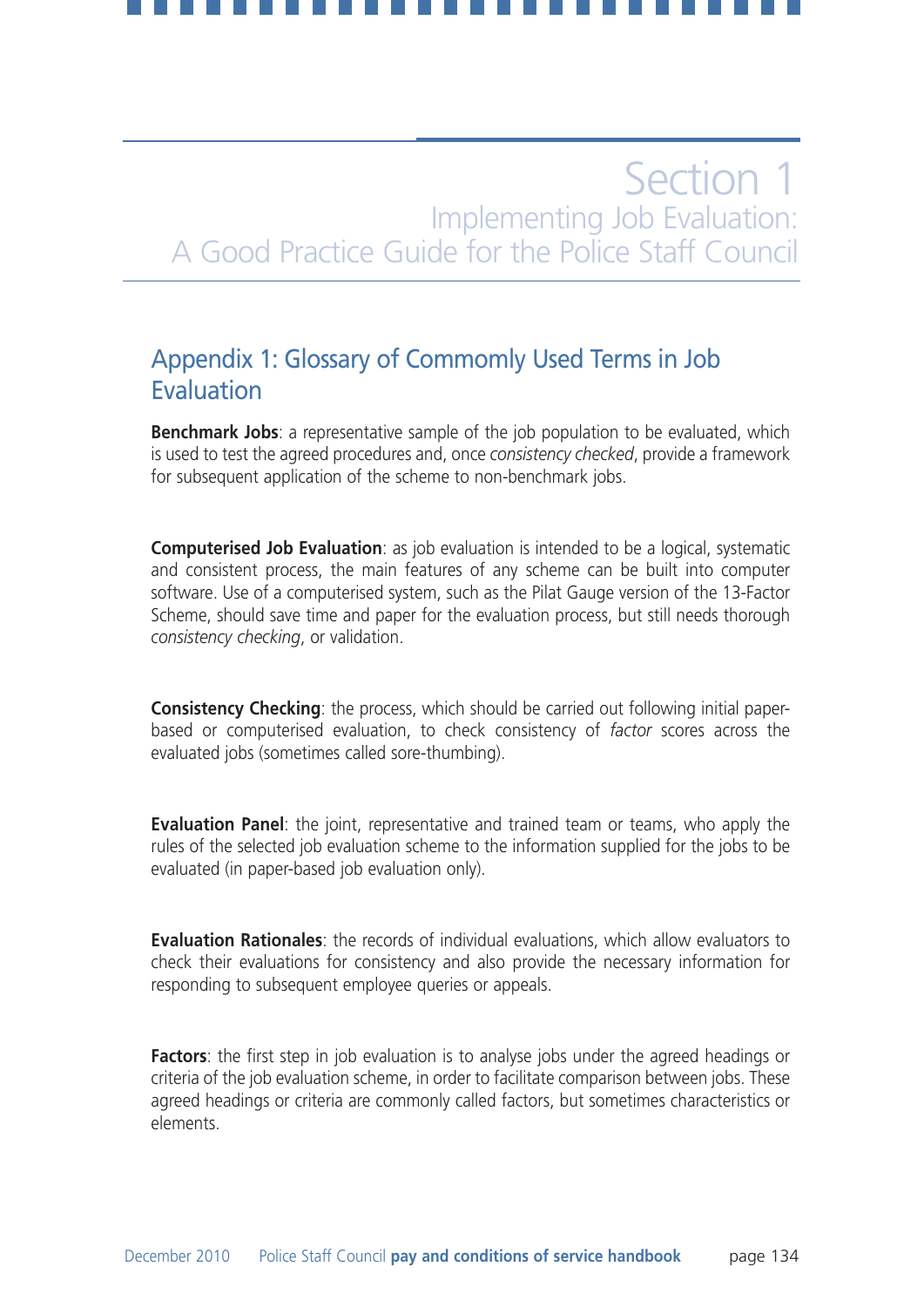**Job Analysts/Facilitators**: those who, working singly or in joint pairs, having been trained in the details of the job evaluation scheme, are able to assist job holders to provide the information required for job evaluation purposes and to check its accuracy (in both paper-based and computerised job evaluation).

**Job Evaluation**: a technique, or rather a range of related techniques, for comparing the demands of jobs, in order to establish a rank order of jobs, usually as the basis for grading and pay structures.

**Job Holders**: all those who carry out any particular job, usually identified by having the same or very similar job descriptions. A single representative job holder may be selected to complete a job questionnaire and/or be interviewed to provide job information which requires verification by the manager.

**Job Information**: detailed, accurate and up-to-date information about the jobs to be evaluated is required, either from job descriptions or preferably, because it can follow the factor format of the job evaluation scheme, from a job questionnaire. This information requires verification by the jobholder and line manager.

**Steering Committee**: the joint management/ trade union group or team, who manage the job evaluation exercise. Their terms of reference usually include selection of the job evaluation scheme; management of the logistics of the exercise; and resolution of any problems.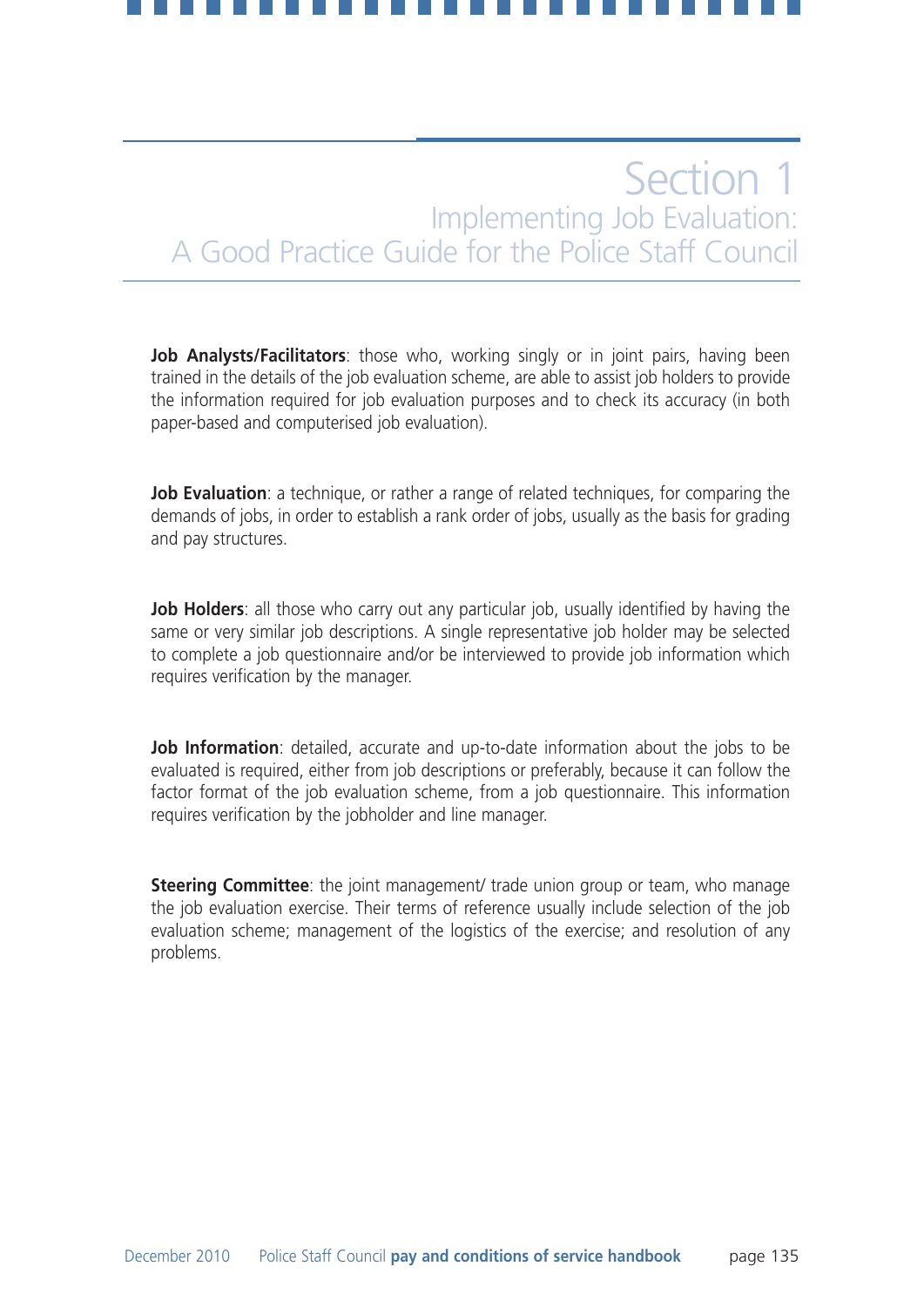### Appendix 2: References and Further Reading

### **A. References**

Equal Opportunities Commission: Equal Pay Review Kit: Manchester, 2002: available in hard copy from the Equality and Human Rights Commission or from the website: www.closethegap.org.uk

Equal Opportunities Commission: Code of Practice on Equal Pay: 2002 (available as above)

### Legal Cases

Handels-og Kontorfunktionaerernes Forbund i Danmark v Dansk Arbejdsgiverforening, acting for Danfoss [commonly known in the UK as the Danfoss case] [1989] IRLR 532 ECJ

British Coal Corporation v Smith [1996] IRLR 404 HL

Bromley & Others v H & J Quick Ltd [1988] IRLR 249 CA

Rummler v Dato-Druck GmbH: [1987] IRLR 32 ECJ